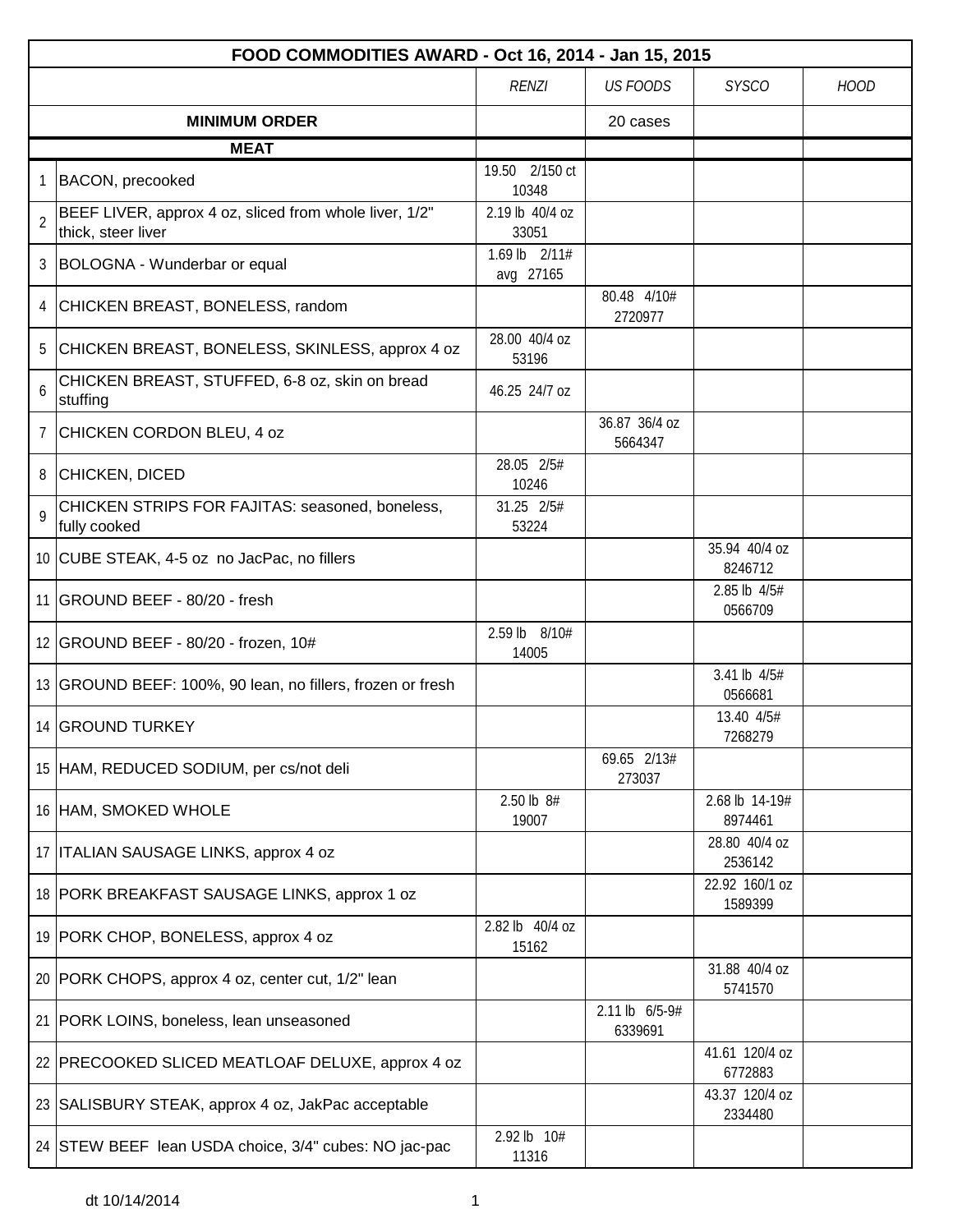|                | FOOD COMMODITIES AWARD - Oct 16, 2014 - Jan 15, 2015                                   |                           |                              |                            |             |  |  |
|----------------|----------------------------------------------------------------------------------------|---------------------------|------------------------------|----------------------------|-------------|--|--|
|                |                                                                                        | <b>RENZI</b>              | <b>US FOODS</b>              | <b>SYSCO</b>               | <b>HOOD</b> |  |  |
|                | 25   TOP ROUNDS: USDA choice, trimmed, split and tied                                  |                           |                              | 3.61 lb 4/9-12#<br>1737238 |             |  |  |
| 26             | TURKEY BREAST premium grade, not deli, cooked,<br>skinless                             | 2.56 lb 2/9# avg<br>54035 |                              |                            |             |  |  |
|                | 27 TURKEY BREAST: raw frozen                                                           |                           |                              | 2.62 lb 2/8-10#<br>4347126 |             |  |  |
|                | 28 TURKEY DOGS                                                                         | 1.039 lb 4/5#<br>55221    |                              |                            |             |  |  |
|                | <b>FROZEN FOODS</b>                                                                    |                           |                              |                            |             |  |  |
|                | <b>BABY BACK RIBS</b>                                                                  | 3.60 lb 16/2.5#<br>17111  |                              |                            |             |  |  |
| $\overline{2}$ | BEEF PATTIES: 80% lean, 3 patties/pound, round, paper in<br>between patties            | 26.35 30/5.3 oz<br>11126  |                              |                            |             |  |  |
| 3              | BEEF PATTIES: 80% lean, 100% beef, 3 patties/pound,<br>round, paper in between patties | 27.35 40/4 oz<br>11104    |                              |                            |             |  |  |
| 4              | <b>BREAKFAST SAUSAGE LINKS, TURKEY</b>                                                 |                           |                              | 18.43 160/1 oz<br>5393236  |             |  |  |
| 5              | BREAKFAST SAUSAGE PATTIES, approx 1 oz                                                 |                           |                              | 21.29 160/1 oz<br>1589332  |             |  |  |
|                | BREAKFAST SAUSAGE PATTIES, VEGETARIAN                                                  |                           | 43.89 112/1.34<br>oz 1140284 |                            |             |  |  |
| $\overline{7}$ | BREADED CHICKEN PATTY, approx 3 oz, oven ready,<br>white meat                          | 12.50 52/3.1 oz<br>55364  |                              |                            |             |  |  |
| 8              | <b>BREADED FISH COOKED</b>                                                             |                           |                              | 34.58 10#<br>7845625       |             |  |  |
| $\mathsf{Q}$   | BREADED FISH : uncooked, ready to bake, NOT DEEP<br>FRY, comparable to Pier 17         |                           | 38.37 10#<br>1247139         |                            |             |  |  |
|                | 10 BREADED FISH FILLETS - approx 4 oz                                                  |                           |                              | 25.53 10#<br>2125789       |             |  |  |
|                | 11 CHICKEN BREAST, BONELESS, SKINLESS                                                  | 2.40 lb 10#<br>53196      |                              |                            |             |  |  |
| 12             | CHICKEN BREASTS, approx 6.5 oz, bone in and skin on,<br>no backs, no ribs, IQF         |                           | 7.46 lb 20# avg<br>8193443   |                            |             |  |  |
|                | 13 CHICKEN FILLETS, BREADED, approx 4 oz                                               | 33.15 40/4 oz<br>90044    |                              |                            |             |  |  |
|                | 14 CHICKEN LEGS, approx 6 oz, IQF                                                      |                           | 32.76 48/6.3 oz<br>2337061   |                            |             |  |  |
|                | 15 CHICKEN MEAT, DICED: cooked, white & dark meat, IQF                                 | 28.60 2/5#<br>10252       |                              |                            |             |  |  |
|                | 16 CHICKEN NUGGET                                                                      | 11.75 250/.64 oz<br>55363 |                              |                            |             |  |  |
|                | 17 CHICKEN PATTY                                                                       | 16.50 52/3.1 oz<br>55364  |                              |                            |             |  |  |
|                | 18 CUBED PORK                                                                          |                           |                              | 27.22 10#<br>1534262       |             |  |  |
|                | 19 DANISH - assorted                                                                   |                           |                              | 19.47 5/10 ct<br>2249365   |             |  |  |
|                | 20 DICED TURKEY                                                                        | 2.28 lb 2/5#<br>10161     |                              |                            |             |  |  |
|                | 21 DINNER ROLLS                                                                        | 22.15 6/32 ct<br>51436    |                              |                            |             |  |  |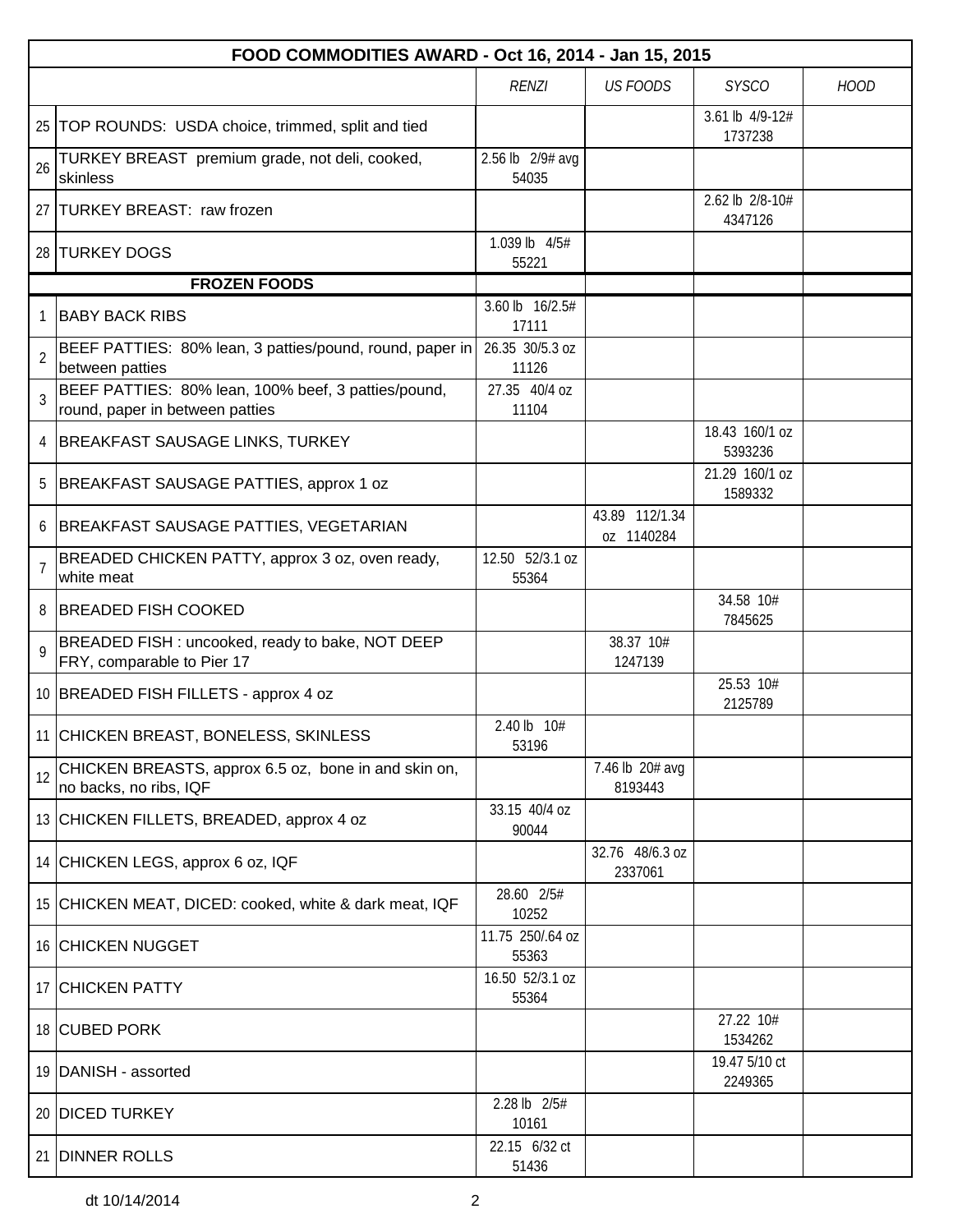| FOOD COMMODITIES AWARD - Oct 16, 2014 - Jan 15, 2015 |                           |                              |                              |             |  |  |
|------------------------------------------------------|---------------------------|------------------------------|------------------------------|-------------|--|--|
|                                                      | <b>RENZI</b>              | <b>US FOODS</b>              | <b>SYSCO</b>                 | <b>HOOD</b> |  |  |
| 22 DONUT - assorted                                  |                           | 43.20 240/1.25<br>oz 7222870 |                              |             |  |  |
| 23 FISH NUGGETS, approx 1 oz                         |                           | 24.02 10#<br>6064364         |                              |             |  |  |
| 24 FRENCH FRIES                                      | 13.98 6/5#<br>34115       |                              |                              |             |  |  |
| 25 FRENCH TOAST                                      |                           |                              | 16.57 144/1.5 oz<br>3580487  |             |  |  |
| 26 HASHBROWN - approx 2.25 oz                        |                           |                              | 16.34 120/2.25<br>oz 0017354 |             |  |  |
| 27 HOT DOGS (approx 80 cs)                           |                           | 13.80 10#<br>6338784         |                              |             |  |  |
| 28 <b>ITALIAN MEATBALLS</b>                          |                           |                              | 18.73 160/1 oz<br>5063138    |             |  |  |
| 29   ITALIAN SAUSAGE CUBES: cooked                   | 20.37 2/5# bag<br>32083   |                              |                              |             |  |  |
| 30   MANICOTTI - approx 3 oz                         | 24.00 60/2.75 oz<br>35243 |                              |                              |             |  |  |
| 31   MEATBALLS                                       |                           |                              | 18.73 160/1 oz<br>5063138    |             |  |  |
| 32 MEATLOAF SLICES                                   |                           |                              | 41.61 120/4 oz<br>6772883    |             |  |  |
| 33 MEATLOAF DELUXE, PRECOOKED, SLICED, approx 4 oz   |                           |                              | 41.61 120/4 oz<br>6772883    |             |  |  |
| 34 OMELETS, approx 1 oz                              |                           | 30.45 200/1 oz<br>2365013    |                              |             |  |  |
| 35 OMELETS, approx 3 oz                              | 31.75 84/3 oz<br>27026    |                              |                              |             |  |  |
| 36 PANCAKES                                          |                           | 10.91 12/12 ct<br>3853165    |                              |             |  |  |
| 37   PANCAKES - BUTTERMILK - approx 1.2 oz           |                           |                              | 10.15 144/1.2 oz<br>0669200  |             |  |  |
| 38   PEPPERONI: sliced                               |                           |                              | 52.21 25#<br>1752062         |             |  |  |
| 39   PIZZA, CHEESE, 5" ROUND - approx 5 oz           | 35.55 60/5"<br>80086      |                              |                              |             |  |  |
| 40 PIZZA CRUST, 9" round                             |                           |                              | 41.88 48/6 oz<br>9127358     |             |  |  |
| 41 PIZZA CRUST, sheet pan                            | 24.00 10/43 oz<br>37807   |                              |                              |             |  |  |
| 42   PIZZA TOPPING, SAUSAGE                          | 20.37 2/5# bag<br>32083   |                              |                              |             |  |  |
| 43 POLLOCK POTATO CRUNCH NUGGET - approx 1 oz        |                           |                              |                              |             |  |  |
| 44   PORK BBQ RIBETTES, cooked, approx 3-4 oz        |                           | 36.80 52/3.1 oz<br>3076460   |                              |             |  |  |
| 45   POTATOES, CUBED (to pan fry)                    | 18.96 6/5#<br>34387       |                              |                              |             |  |  |
| 46 PULLED TURKEY                                     | 37.50 2/5#<br>52031       |                              |                              |             |  |  |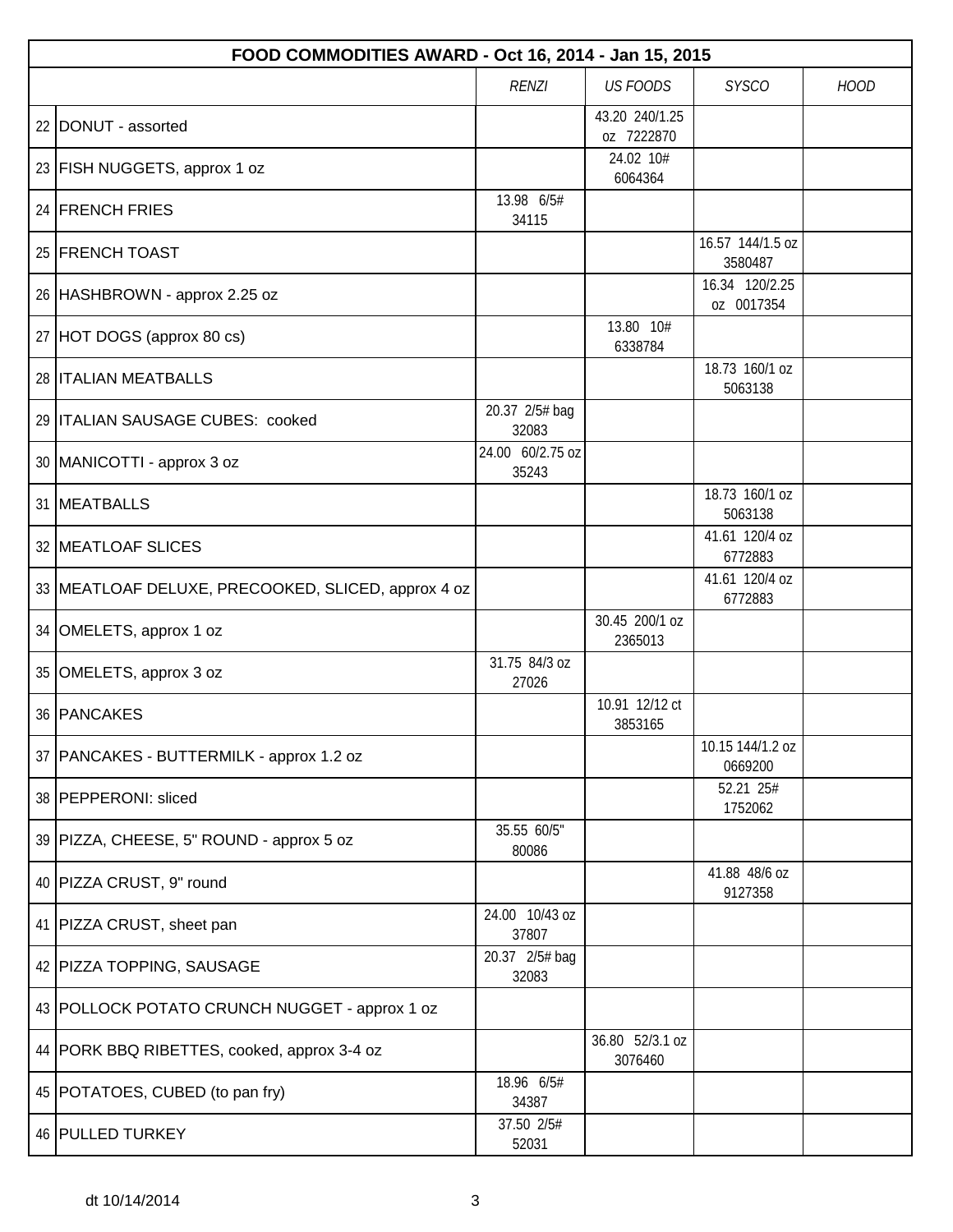|   | FOOD COMMODITIES AWARD - Oct 16, 2014 - Jan 15, 2015 |                           |                              |                            |             |  |
|---|------------------------------------------------------|---------------------------|------------------------------|----------------------------|-------------|--|
|   |                                                      | <b>RENZI</b>              | <b>US FOODS</b>              | <b>SYSCO</b>               | <b>HOOD</b> |  |
|   | 47 RAVIOLI                                           | 18.60 300/.65 oz<br>86212 |                              |                            |             |  |
|   | 48 STEAK UM                                          | 2.60 lb 10.5#<br>33168    |                              |                            |             |  |
|   | 49 SWEET POTATO FRIES                                | 19.95 6/2.5#<br>34087     |                              |                            |             |  |
|   | 50 STUFFED CABBAGE W/SAUCE                           |                           | 52.24 4/92 oz<br>1326305     |                            |             |  |
|   | 51 STUFFED PEPPERS W/SAUCE                           |                           |                              | 44.88 4/5#<br>2517001      |             |  |
|   | 52 STUFFED SHELLS - approx 2 oz                      | 36.00 120/2 oz<br>35249   |                              |                            |             |  |
|   | 53 TATOR TOT - approx 1 oz                           | 16.95 6/5#<br>34197       |                              |                            |             |  |
|   | 54 UNBREADED FISH FILLETS - approx 4 oz              |                           | 24.83 10#<br>5102751         |                            |             |  |
|   | 55 UNBREADED VEAL PATTY - approx 4 oz                |                           | 36.07 40/4 oz<br>2188803     |                            |             |  |
|   | 56 VEGGIE BURGER, regular                            |                           |                              | 45.79 48/3.4 oz<br>2023125 |             |  |
|   | 57 VEGGIE BURGER, southwestern                       |                           |                              | 46.26 48/3.4 oz<br>9349960 |             |  |
|   | 58 WAFFLES                                           |                           | 10.92 144/1.27<br>oz 5734496 |                            |             |  |
|   | 59 WRAPS                                             | 11.95 6/12 ct<br>60048    |                              |                            |             |  |
|   | <b>FISH</b>                                          |                           |                              |                            |             |  |
| 1 | TUNA FISH, 12 oz                                     |                           | 56.71 24/12 oz<br>2091072    |                            |             |  |
|   | 2 TUNA FISH, 66.5 oz                                 | 44.38 6/66.5 oz<br>64025  |                              |                            |             |  |
|   | <b>EGGS</b>                                          |                           |                              |                            |             |  |
| 1 | EGG PATTIES, 1 oz - frozen                           |                           | 30.22 200/1 oz<br>2365013    |                            |             |  |
|   | 2   EGG PATTIES, 1.75 oz - frozen                    |                           | 32.72 144/1.75<br>oz 997221  |                            |             |  |
| 3 | EGG PATTIES, 2 oz - frozen                           |                           | 23.15 100/2 oz<br>5258470    |                            |             |  |
| 4 | <b>FRESH EGGS</b>                                    | 32.00 30 doz<br>28028     |                              |                            |             |  |
|   | 5   PASTEURIZED EGGS                                 | 35.50 15/2#<br>27022      |                              |                            |             |  |
|   | 6 PEELED HARD COOKED                                 |                           |                              | 25.56 2/10#<br>5826500     |             |  |
|   | <b>PASTA &amp; GRAINS</b>                            |                           |                              |                            |             |  |
| 1 | <b>BARLEY</b>                                        |                           | 14.61 24/1#<br>5212675       |                            |             |  |
| 2 | <b>EGG NOODLES</b>                                   |                           | 8.87 2/5#<br>7328651         |                            |             |  |
|   | 3 ELBOW MACARONI                                     |                           | 9.25 2/10#<br>993063         |                            |             |  |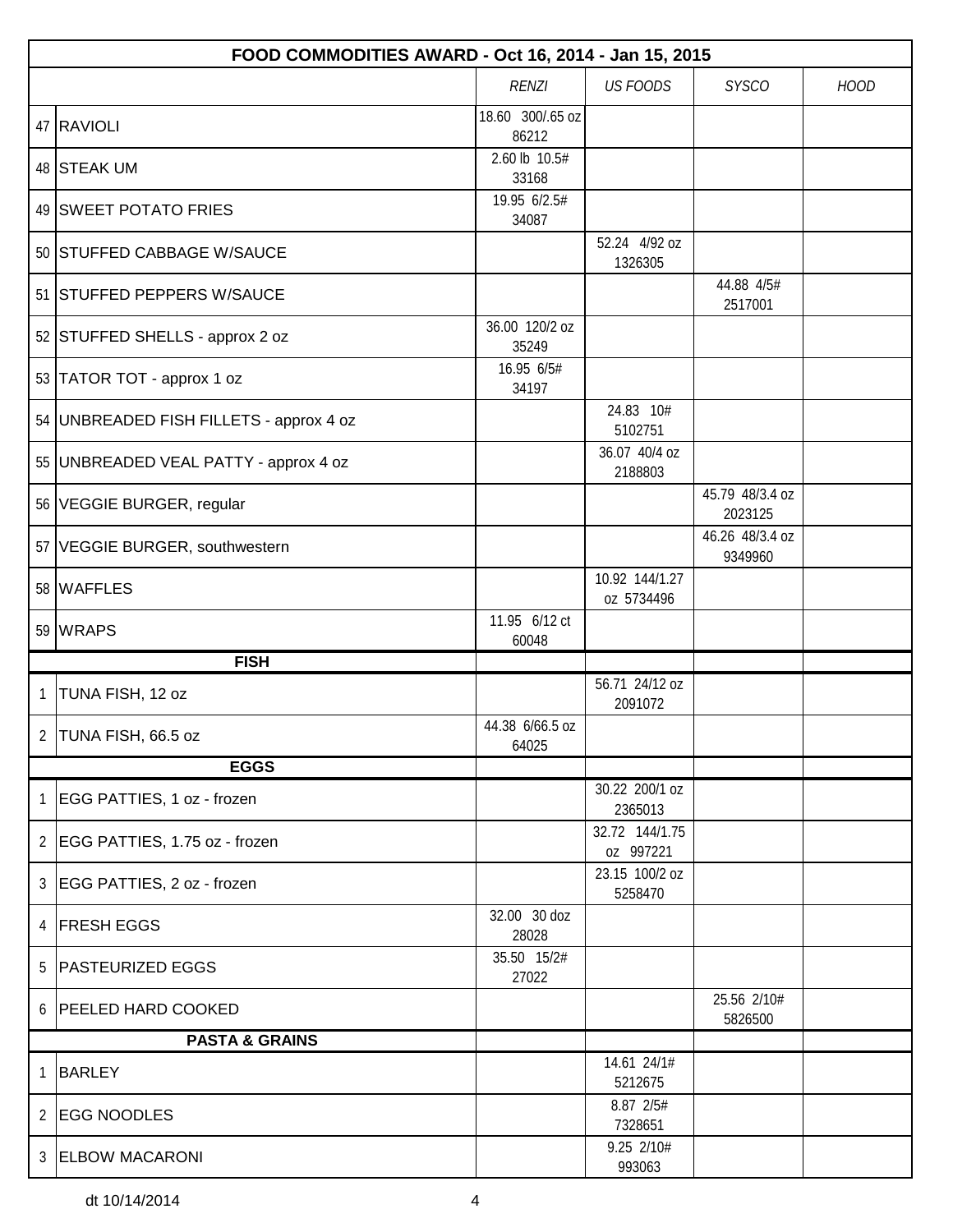|                | FOOD COMMODITIES AWARD - Oct 16, 2014 - Jan 15, 2015 |                         |                        |                        |             |  |  |
|----------------|------------------------------------------------------|-------------------------|------------------------|------------------------|-------------|--|--|
|                |                                                      | <b>RENZI</b>            | <b>US FOODS</b>        | <b>SYSCO</b>           | <b>HOOD</b> |  |  |
| 4              | LASAGNA NOODLES                                      |                         | 7.76 10#<br>3328127    |                        |             |  |  |
| 5              | RICE - par boil                                      | 10.74 25#<br>66014      |                        |                        |             |  |  |
| 6              | <b>ROTINI</b> - tricolor                             |                         | 12.94 2/10#<br>2328805 |                        |             |  |  |
| $\overline{7}$ | ROTINI - plain                                       | 9.72 20# 84083          |                        |                        |             |  |  |
| 8              | SPAGHETTI                                            |                         | 9.56 2/10#<br>997692   |                        |             |  |  |
|                | $9$ ZITI                                             | 10.09 20#<br>84074      |                        |                        |             |  |  |
|                | <b>BAKING PRODUCTS</b>                               |                         |                        |                        |             |  |  |
| 1              | <b>BAKING POWDER</b>                                 | 42.00 6/5#<br>68064     |                        |                        |             |  |  |
| $\overline{2}$ | <b>BAKING SODA</b>                                   |                         | 13.79 12/2#<br>1043975 |                        |             |  |  |
| 3              | <b>CANOLA OIL</b>                                    | 35.75 6/gal<br>30088    |                        |                        |             |  |  |
| $\overline{4}$ | COCONUT: unsweetened                                 |                         |                        | 20.28 5/2#<br>4510921  |             |  |  |
| 5              | <b>CORN STARCH</b>                                   |                         | 16.12 24/1#<br>4009908 |                        |             |  |  |
| 6              | FLOUR - 25#                                          | 7.05 25# 10881          |                        |                        |             |  |  |
| $\overline{7}$ | FLOUR - 50#                                          | 13.05 50#<br>10884      |                        |                        |             |  |  |
| 8              | <b>PEANUT BUTTER</b>                                 | 41.00 6/5# tub<br>92542 |                        |                        |             |  |  |
|                | 9 PEANUT BUTTER CHIPS                                |                         | 61.84 25#<br>2056323   |                        |             |  |  |
|                | 10 SEMI-SWEET CHOCOLATE CHIPS                        | 15.18 10#<br>10885      |                        |                        |             |  |  |
|                | 11 SHORTENING                                        | 31.87 50#<br>10954      |                        |                        |             |  |  |
|                | 12   SUGAR, BROWN - 2#                               | 19.10 12/2#<br>11183    |                        |                        |             |  |  |
|                | 13 SUGAR, BROWN - 50#                                | 26.50 50# bag<br>67009  |                        |                        |             |  |  |
|                | 14 SUGAR, CONFECTIONERY - 2#                         | 19.10 12/2#<br>92205    |                        |                        |             |  |  |
|                | 15   SUGAR, CONFECTIONERY - 25#                      |                         | 25.96 50#<br>6418669   |                        |             |  |  |
|                | 16 SUGAR, GRANULATED                                 | 19.67 50#<br>68395      |                        |                        |             |  |  |
|                | 17 VANILLA EXTRACT                                   |                         | 4.48 gal<br>761346     |                        |             |  |  |
|                | 18 VEGETABLE OIL                                     |                         |                        | 34.18 6/gal<br>5633003 |             |  |  |
|                | 19 WALNUTS                                           |                         | 33.66 5#<br>2634442    |                        |             |  |  |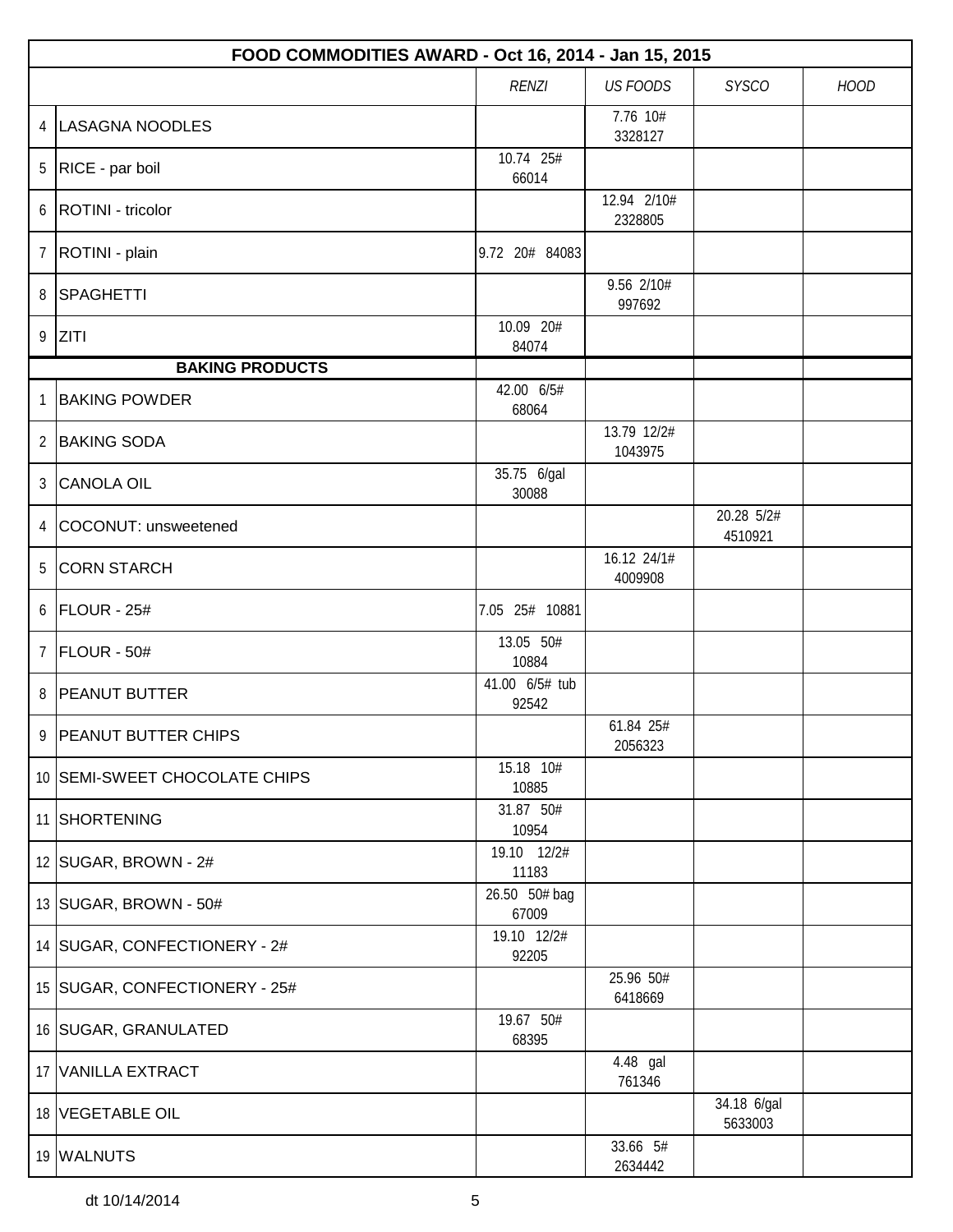|                | FOOD COMMODITIES AWARD - Oct 16, 2014 - Jan 15, 2015 |                           |                            |                          |             |
|----------------|------------------------------------------------------|---------------------------|----------------------------|--------------------------|-------------|
|                |                                                      | <b>RENZI</b>              | <b>US FOODS</b>            | <b>SYSCO</b>             | <b>HOOD</b> |
|                | <b>INDIVIDUAL / BULK CEREALS</b>                     |                           |                            |                          |             |
| 1              | <b>BRAN FLAKES - Individual</b>                      |                           |                            | 15.24 84/1 oz<br>7001093 |             |
|                | 2 BRAN FLAKES - Bulk                                 | 12.85 4/35 oz<br>92331    |                            |                          |             |
|                | 3 CHEERIOS - Individual                              |                           |                            | 15.24 84/1 oz<br>7001082 |             |
|                | 4 CHEERIOS - Bulk                                    |                           |                            | 13.71 4/35 oz<br>6732754 |             |
| 5              | <b>CINNAMON TOASTIES - Individual</b>                | 18.25 96/1 oz<br>84065    |                            |                          |             |
| 6              | <b>CINNAMON TOASTIES - Bulk</b>                      | 20.95 4/35 oz<br>76261    |                            |                          |             |
| $\overline{7}$ | <b>CORN FLAKES - Individual</b>                      |                           |                            | 15.24 84/1 oz<br>2430259 |             |
|                | 8 CORN FLAKES - Bulk                                 | 12.39 4/35 oz<br>76240    |                            |                          |             |
|                | 9 CREAM OF WHEAT - Bulk                              | 20.85 12/28 oz<br>85523   |                            |                          |             |
|                | 10 CREAM OF WHEAT - Individual                       |                           | 50.65 144/1 oz<br>496463   |                          |             |
|                | 11 FROSTED FLAKES - Individual                       |                           | 23.05 96/1 oz<br>9266883   |                          |             |
|                | 12 FROSTED FLAKES - Bulk                             |                           |                            | 13.82 4/35 oz<br>6781587 |             |
|                | 13 OATMEAL - Individual                              | 9.10 48/1 oz<br>76593     |                            |                          |             |
|                | 14 QUICK OATS, approx 42 oz                          | 24.12 12/42oz<br>85522    |                            |                          |             |
|                | 15 RAISIN BRAN - Individual                          | 18.25 96/1.19 oz<br>84033 |                            |                          |             |
|                | 16 RAISIN BRAN - Bulk                                |                           |                            | 15.48 4/35 oz<br>6732788 |             |
|                | 17 SPECIAL K - Individual                            | 24.95 96/1 oz<br>84026    |                            |                          |             |
|                | 18 RICE CRISPIES - Individual                        |                           |                            | 15.24 84/1 oz<br>7001085 |             |
|                | 19 RICE CRISPIES - Bulk                              | 29.50 20#<br>84069        |                            |                          |             |
|                | 20   SHREDDED WHEAT - Individual                     |                           | 27.26 70/1.2 oz<br>3489432 |                          |             |
|                | 21 SHREDDED WHEAT - Bulk                             | 14.95 4/35 oz<br>76253    |                            |                          |             |
|                | 22 TOOTIE FRUTIES - Individual                       | 18.59 96/1 oz<br>84014    |                            |                          |             |
|                | 23 TOOTIE FRUTIES - Bulk                             | 15.42 4/35 oz<br>76247    |                            |                          |             |
|                | <b>DESSERT MIXES</b>                                 |                           |                            |                          |             |
| 1              | <b>ANGEL FOOD CAKE</b>                               |                           | 42.80 12/1#<br>9006636     |                          |             |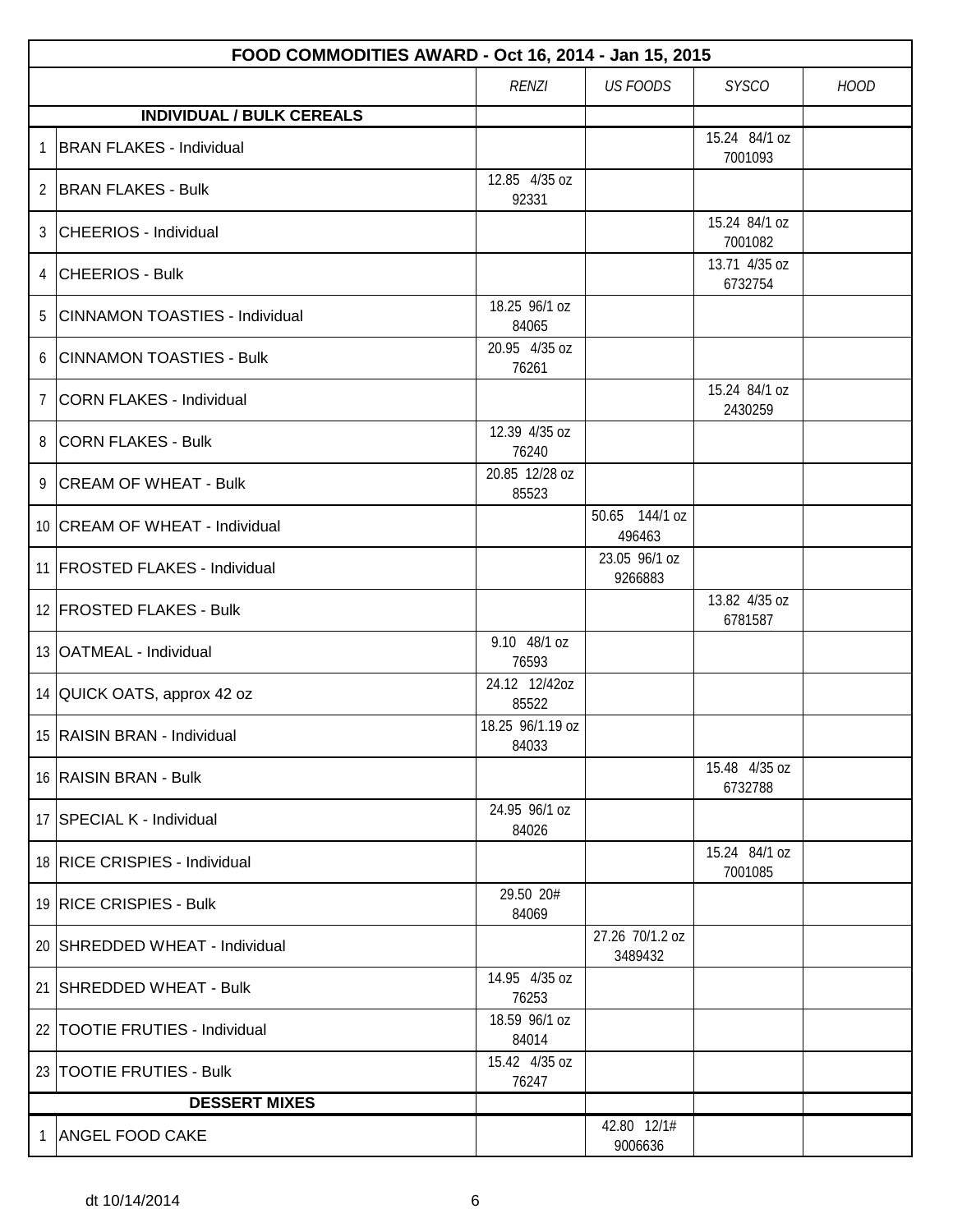|                | FOOD COMMODITIES AWARD - Oct 16, 2014 - Jan 15, 2015       |                                |                            |                          |             |  |
|----------------|------------------------------------------------------------|--------------------------------|----------------------------|--------------------------|-------------|--|
|                |                                                            | <b>RENZI</b>                   | <b>US FOODS</b>            | <b>SYSCO</b>             | <b>HOOD</b> |  |
|                | 2 APPLE PIE FILLING                                        |                                | 27.34 6/#10<br>3331527     |                          |             |  |
| 3              | <b>BROWNIE MIX</b>                                         |                                |                            | 22.60 6/5#<br>9031584    |             |  |
| 4              | <b>BROWNIE MIX, Sugar Free</b>                             |                                |                            |                          |             |  |
| 5              | CAKE MIX, CARROT                                           | 26.75 6/5#<br>28139            |                            |                          |             |  |
| 6              | CAKE MIX, CARROT, Sugar Free                               |                                |                            |                          |             |  |
| $\overline{7}$ | CAKE MIX, CHOCOLATE                                        |                                |                            | 22.77 6/5#<br>6530372    |             |  |
| 8              | CAKE MIX, CHOCOLATE, Sugar Free                            |                                | 23.42 6/18.3 oz<br>2195816 |                          |             |  |
|                | 9 CAKE MIX, SPICE                                          |                                |                            | 23.06 6/5#<br>8946451    |             |  |
|                | 10 CAKE MIX, YELLOW                                        | 20.90 6/5#<br>28427            |                            |                          |             |  |
|                | 12 CAKE MIX, WHITE                                         | 21.95 6/5#<br>28426            |                            |                          |             |  |
|                | 13 CAKE MIX, WHITE, Sugar Free                             |                                | 23.42 6/18.3 oz<br>6187447 |                          |             |  |
|                | 14 CHEESECAKE                                              | 59.95 6/4#<br>28216            |                            |                          |             |  |
|                | 15 EGG CUSTARD - No Bake                                   |                                |                            | 63.26 6/24 oz<br>5586086 |             |  |
|                | 16 GINGERBREAD MIX                                         |                                |                            | 23.06 6/5#<br>8946451    |             |  |
| 17             | ICING, READY TO SPREAD: MUST BE SHELF STABLE:<br>Chocolate |                                |                            | 52.00 2/11#<br>4158929   |             |  |
| 18             | ICING, READY TO SPREAD: MUST BE SHELF STABLE :<br>Vanilla  |                                |                            | 47.96 2/11#<br>4046124   |             |  |
|                | 19   ICING, CHOCOLATE, Sugar Free                          |                                |                            |                          |             |  |
|                | 20   ICING, WHITE, Sugar Free                              |                                |                            |                          |             |  |
|                | 21   ICING, SMOOTH SPREAD (add water)                      |                                | 30.51 6/5#<br>6509657      |                          |             |  |
|                | 22 MUFFIN MIX, BANANA NUT                                  |                                |                            |                          |             |  |
|                | 23 MUFFIN MIX, BASIC                                       |                                |                            | 22.16 6/5#<br>6525950    |             |  |
|                | 24 MUFFIN MIX, BLUEBERRY                                   |                                | 21.94 6/5#<br>4386884      |                          |             |  |
|                | 25 MUFFIN MIX, BRAN                                        | 45.00 6/5#<br>28225 honey bran |                            |                          |             |  |
|                | 26 MUFFIN MIX, CORN                                        | 19.99 6/5#<br>28418            |                            |                          |             |  |
|                | <b>COOKING PRODUCTS</b>                                    |                                |                            |                          |             |  |
|                | <b>BEEF BASE</b>                                           |                                | 12.22 12/1#<br>5328885     |                          |             |  |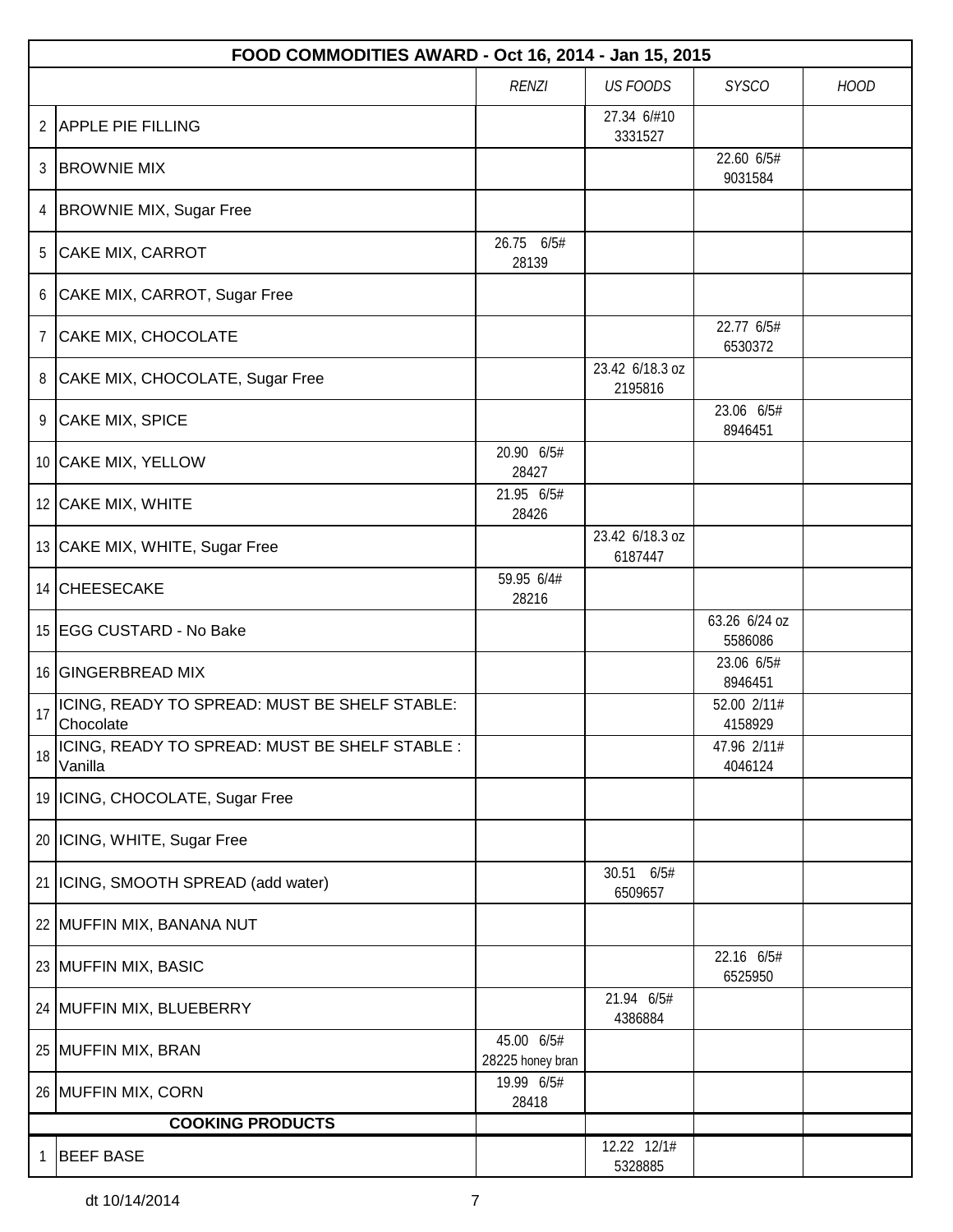|                | FOOD COMMODITIES AWARD - Oct 16, 2014 - Jan 15, 2015        |                           |                                   |                           |             |  |
|----------------|-------------------------------------------------------------|---------------------------|-----------------------------------|---------------------------|-------------|--|
|                |                                                             | <b>RENZI</b>              | <b>US FOODS</b>                   | <b>SYSCO</b>              | <b>HOOD</b> |  |
| $\overline{2}$ | BEEF BASE, LOW SODIUM                                       | 53.00 12/1#<br>57716      |                                   |                           |             |  |
| 3              | <b>BEEF BROTH, LOW SODIUM</b>                               |                           | 30.52 300/4 gr<br>6300743 not L/S |                           |             |  |
| 4              | <b>BISQUICK MIX</b>                                         |                           |                                   | 19.14 6/5#<br>8463895     |             |  |
| 5              | <b>BREAD CRUMBS, ITALIAN</b>                                |                           | 18.00 6/5#<br>3057114             |                           |             |  |
| 6              | CHICKEN BROTH, LOW SODIUM                                   |                           | 30.52 300/4 gr<br>8008336         |                           |             |  |
| $7^{\circ}$    | CHICKEN GRAVY, LOW SODIUM                                   | 33.50 8/16 oz<br>57736    |                                   |                           |             |  |
| 8              | <b>CHICKEN BASE</b>                                         |                           | 22.36 12/1#<br>3328887            |                           |             |  |
|                | 9 CHICKEN BASE, LOW SODIUM                                  | 44.90 12/1#<br>57715      |                                   |                           |             |  |
|                | 10 CRISPY ONIONS                                            | 33.58 6/24 oz<br>73125    |                                   |                           |             |  |
|                | 11 FALAFEL                                                  |                           |                                   | 20.83 2/5#<br>8022297     |             |  |
|                | 12 INSTANT BROTH & SEASONING - BEEF, LOW SODIUM             | 30.30 6/50 ct<br>91235    |                                   |                           |             |  |
| 13             | INSTANT BROTH & SEASONING - CHICKEN, LOW<br>SODIUM          | 30.30 6/50 ct<br>91236    |                                   |                           |             |  |
|                | 14 MINCED GARLIC                                            |                           | 4.89 23 oz<br>760280              |                           |             |  |
|                | 15 PANCAKE MIX                                              |                           |                                   | 17.41 6/5#<br>5301643     |             |  |
|                | 16 PORK GRAVY MIX, LOW SODIUM                               | 32.00 8/1#<br>57709       |                                   |                           |             |  |
|                | 17 SAUSAGE GRAVY                                            |                           | 46.68 6/#10<br>3351475            |                           |             |  |
|                | 18 SOY SAUCE, LOW SODIUM                                    |                           | 36.94 6/.5 gal<br>5018395         |                           |             |  |
|                | 19 STUFFING MIX                                             |                           | 39.21 12/1.75#<br>6922769         |                           |             |  |
|                | 20 STUFFING MIX, CHICKEN                                    |                           | 39.21 12/1.75#<br>6922769         |                           |             |  |
|                | 21 SWEETENED CONDENSED MILK                                 |                           |                                   | 40.24 24/14 oz<br>9312596 |             |  |
| 22             | THICK-IT INSTANT HEALTHCARE FOOD THICKENER -<br>PC          | 13.00 100/6.5 gr<br>76723 |                                   |                           |             |  |
| 23             | THICK-IT INSTANT HEALTHCARE FOOD THICKENER -<br><b>Bulk</b> |                           |                                   | 61.11 25#<br>0102194      |             |  |
|                | 24   $TOFU$                                                 |                           |                                   | 13.46 12/14 oz<br>0684936 |             |  |
|                | 25 TURKEY GRAVY MIX, LOW SODIUM                             | 22.00 8/15 oz<br>28430    |                                   |                           |             |  |
|                | 26 VEGETABLE BASE                                           |                           | 14.78 6/1#<br>9333493             |                           |             |  |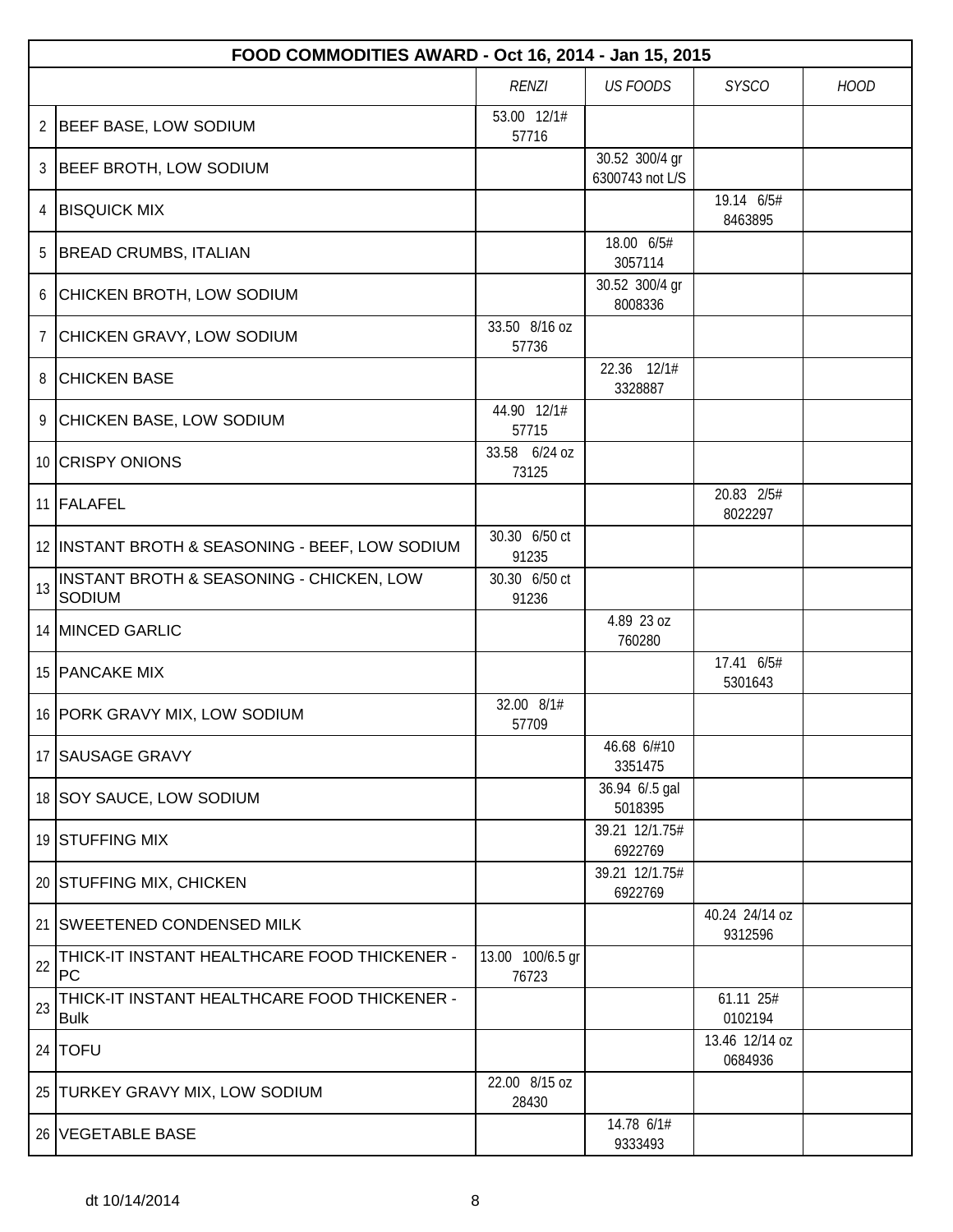|                | FOOD COMMODITIES AWARD - Oct 16, 2014 - Jan 15, 2015 |                      |                                |                            |             |  |  |
|----------------|------------------------------------------------------|----------------------|--------------------------------|----------------------------|-------------|--|--|
|                |                                                      | <b>RENZI</b>         | <b>US FOODS</b>                | <b>SYSCO</b>               | <b>HOOD</b> |  |  |
|                | 27 VINEGAR                                           | 5.52 4/gal 56100     |                                |                            |             |  |  |
|                | 28 WORCESTERSHIRE SAUCE, LOW SODIUM                  |                      | 26.99 4/gal<br>1012723 not L/S |                            |             |  |  |
|                | <b>SALAD DRESSINGS</b>                               |                      |                                |                            |             |  |  |
|                | 1 SALAD DRESSING Low Fat French                      |                      |                                | 21.53 4/gal<br>4086567     |             |  |  |
|                | 2 SALAD DRESSING Low Fat Ranch                       | 30.15 4/gal<br>56297 |                                |                            |             |  |  |
|                | 3 SALAD DRESSING Low Fat Golden Italian              | 16.95 4/gal<br>56295 |                                |                            |             |  |  |
|                | 4   SALAD DRESSING Low Fat Thousand Island           |                      |                                |                            |             |  |  |
|                | 5 SALAD DRESSING Catalina                            |                      | 35.78 4/gal<br>43802           |                            |             |  |  |
|                | 6 SALAD DRESSING Italian                             |                      | 20.06 4/gal<br>4342184         |                            |             |  |  |
| $7^{\circ}$    | <b>SALAD DRESSING Ranch</b>                          |                      | 23.91 4/gal<br>8342180         |                            |             |  |  |
|                | 8 SALAD DRESSING Thousand Island                     |                      | 36.65 4/gal<br>9328089         |                            |             |  |  |
|                | 9 SALAD DRESSING POWDER MIX, Italian                 |                      |                                | 33.64 18/7.6 oz<br>4847323 |             |  |  |
|                | <b>SPICES</b>                                        |                      |                                |                            |             |  |  |
| $\mathbf{1}$   | <b>BASIL LEAVES</b>                                  |                      | $2.65$ 5 oz<br>2435485         |                            |             |  |  |
|                | 2 BASIL, CRUSHED                                     |                      | 2.34 5.5 oz<br>760041          |                            |             |  |  |
|                | 3 BLACK PEPPER                                       |                      | 6.07 18 oz<br>9501156          |                            |             |  |  |
|                | 4 CELERY SALT                                        |                      | 3.87 35 oz<br>6353429          |                            |             |  |  |
|                | 5 CHILI POWDER                                       |                      | 3.60 18 oz<br>760116           |                            |             |  |  |
|                | 6 CHIVES, DRIED                                      |                      | $3.26$ 1 oz<br>2435782         |                            |             |  |  |
| $7\phantom{.}$ | <b>CINNAMON</b>                                      |                      | 3.76 18 oz<br>5353115          |                            |             |  |  |
|                | 8 CRUSHED RED PEPPER                                 |                      | 3.63 12 oz<br>760462           |                            |             |  |  |
|                | 9 DILL WEED                                          |                      | 5.53 5.5 oz<br>778423          |                            |             |  |  |
|                | 10 GARLIC, Fresh                                     | 22.00 5# 88121       |                                |                            |             |  |  |
|                | 11 GARLIC POWDER                                     | 44.40 4/5#<br>29135  | 4.23 21 oz<br>2501161          |                            |             |  |  |
|                | 12 GROUND GINGER                                     |                      | 6.01 15 oz<br>760306           |                            |             |  |  |
|                | 13 LEMON PEPPER                                      |                      | 5.04 28 oz<br>6501159          |                            |             |  |  |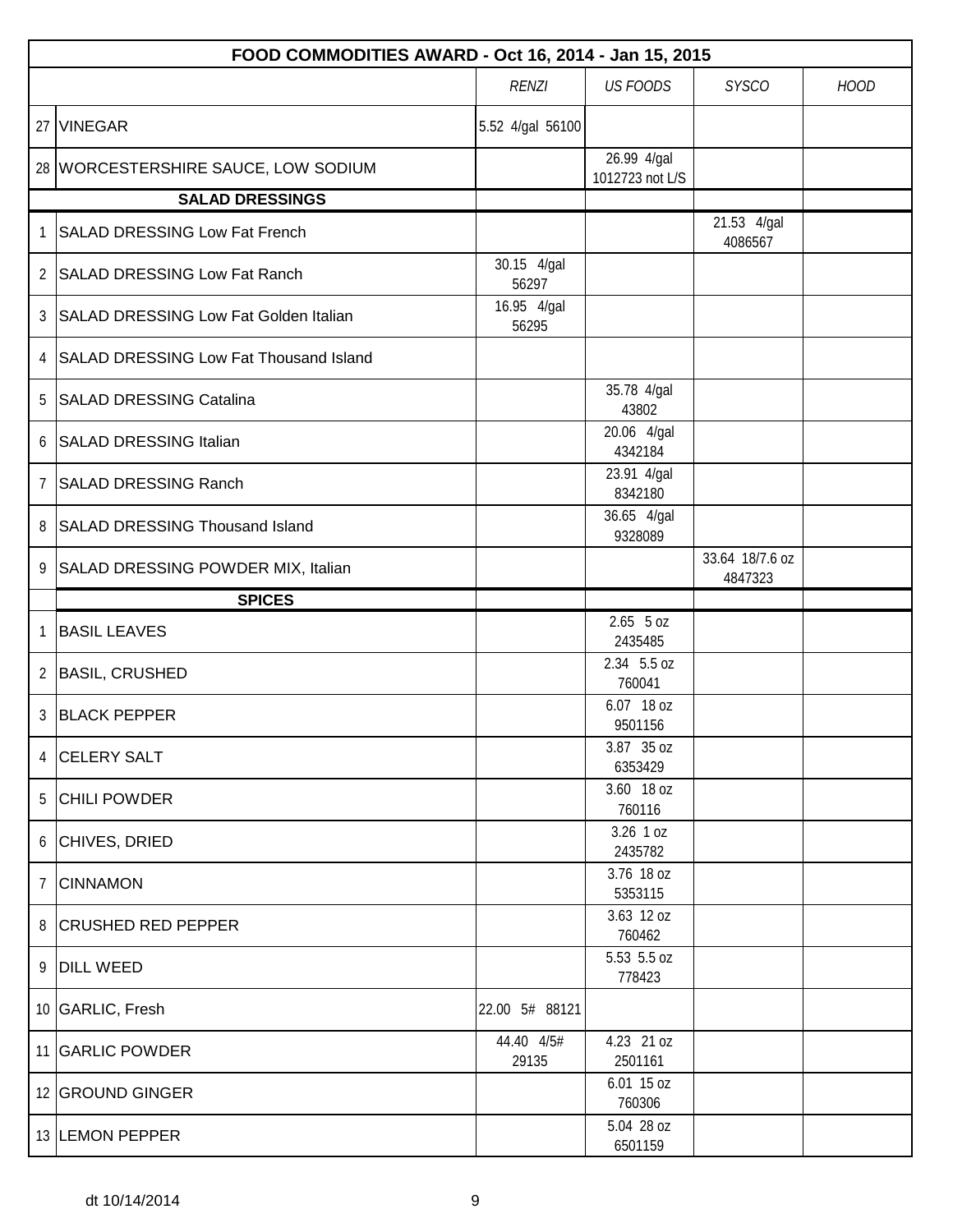|                | FOOD COMMODITIES AWARD - Oct 16, 2014 - Jan 15, 2015 |                              |                                     |                             |             |  |
|----------------|------------------------------------------------------|------------------------------|-------------------------------------|-----------------------------|-------------|--|
|                |                                                      | <b>RENZI</b>                 | <b>US FOODS</b>                     | <b>SYSCO</b>                | <b>HOOD</b> |  |
|                | 14 MONTREAL STEAK SEASONING                          |                              | 9.97 29 oz<br>8331506               |                             |             |  |
|                | 15   MRS. DASH SALT SUBSTITUTE                       |                              |                                     | 16.26 300/.3 oz<br>1116052  |             |  |
|                | 16 NUTMEG                                            |                              | 14.12 16 oz<br>760355               |                             |             |  |
|                | 17 ONIONS, dehydrated                                | 62.00 4/5#<br>29130          |                                     |                             |             |  |
|                | 18 ONION POWDER                                      |                              | 2.86 20 oz<br>4353280               |                             |             |  |
|                | 19 OREGANO                                           | 34.00 12/12 oz<br>68233      |                                     |                             |             |  |
|                | 20   PAPRIKA                                         |                              | 3.98 18 oz<br>760405                |                             |             |  |
|                | 21 PARSLEY FLAKES                                    | 7.40 6/10 oz<br>68252        |                                     |                             |             |  |
|                | 22 POULTRY SEASONING                                 | 36.08 6/10 oz<br>68231       |                                     |                             |             |  |
|                | 23 TACO SEASONING                                    | 12.95 5# 56683<br>low sodium |                                     | 13.49 5#<br>0822611         |             |  |
|                | <b>SOUP</b>                                          |                              |                                     |                             |             |  |
| $\mathbf{1}$   | CHICKEN NOODLE LO-SO, 7.5 oz                         |                              | 16.86 24/7.25 oz<br>4007951         |                             |             |  |
| $\overline{2}$ | CHICKEN NOODLE LO-SO, 50 oz                          |                              | 33.42 12/50 oz<br>3016912           |                             |             |  |
| $\mathfrak{Z}$ | CREAM OF CELERY, 7.5 oz                              | 35.95 12/50 oz<br>76592      |                                     |                             |             |  |
| 4              | CREAM OF CHICKEN, LO-SO, 7.5 oz                      |                              | 18.19 24/7.25 oz<br>2007953 Not L/S |                             |             |  |
| 5              | CREAM OF MUSHROOM, 7.5 oz                            |                              | 18.19 24/7.25 oz<br>2001972         |                             |             |  |
|                | 6 CREAM OF MUSHROOM LO-SO, #5                        |                              | 35.52 12/49.5 oz<br>7007941         | 17.97 24/7.25 oz<br>4013041 |             |  |
| $\overline{7}$ | TOMATO, 7.5 oz                                       | 16.00 24/7.25 oz<br>76590    |                                     |                             |             |  |
| 8              | TOMATO LO-SO - #50                                   | 33.00 12/50 oz<br>11891      |                                     |                             |             |  |
| 9              | TOMATO LO-SO - 7.5 oz                                |                              | 15.86 24/7.25 oz<br>7007958         |                             |             |  |
|                | 10 VEGETABLE LO-SO, 7.5 oz                           |                              | 15.83 24/7.25 oz<br>8007957         |                             |             |  |
|                | <b>FROZEN DESSERTS</b>                               |                              |                                     |                             |             |  |
| 1              | <b>APPLE PIE RAW</b>                                 |                              |                                     | 21.34 6/46 oz<br>1972744    |             |  |
| $\mathbf{2}$   | <b>APPLE PIE BAKED</b>                               |                              |                                     | 25.92 6/48 oz<br>9787748    |             |  |
|                | 3 APPLE PIE SUGAR FREE                               |                              | 32.77 6/46 oz<br>1164151            |                             |             |  |
| 4              | <b>BERRY MEDLEY</b>                                  |                              | 37.77 6/42 oz<br>4983730            |                             |             |  |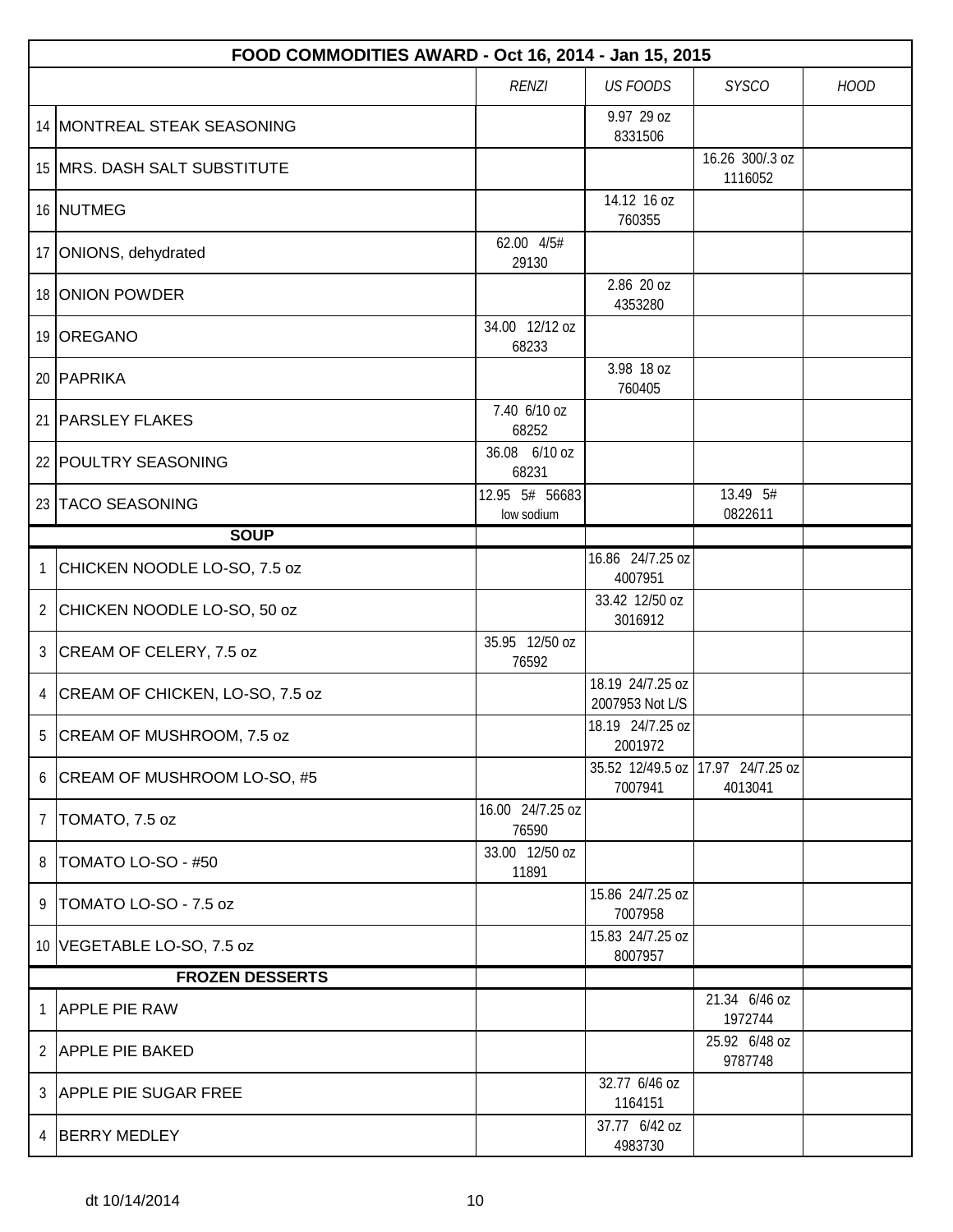|                | FOOD COMMODITIES AWARD - Oct 16, 2014 - Jan 15, 2015 |                         |                           |                           |             |  |  |
|----------------|------------------------------------------------------|-------------------------|---------------------------|---------------------------|-------------|--|--|
|                |                                                      | <b>RENZI</b>            | <b>US FOODS</b>           | <b>SYSCO</b>              | <b>HOOD</b> |  |  |
| 5              | <b>BLUEBERRY PIE RAW</b>                             | 31.25 6/46 oz<br>48092  |                           |                           |             |  |  |
|                | 6 BLUEBERRY PIE, DIET SUGAR FREE                     |                         | 44.78 6/46 oz<br>2164150  |                           |             |  |  |
| $\overline{7}$ | <b>BOSTON CREAM PIE</b>                              |                         | 29.51 6/33 oz<br>4571899  |                           |             |  |  |
|                | 8   CARROT CAKE premade                              |                         | 60.15 4/96 oz<br>2029734  |                           |             |  |  |
|                | 9 CHERRY PIE RAW                                     |                         |                           | 29.72 6/46 oz<br>1972702  |             |  |  |
|                | 10 CHERRY PIE, DIET SUGAR FREE                       |                         | 45.47 6/46 oz<br>8164147  |                           |             |  |  |
|                | 11 CREAM PIES: Banana Cream                          |                         |                           | 25.29 6/27 oz<br>9788936  |             |  |  |
|                | 12 CREAM PIES: Chocolate                             |                         |                           | 25.94 6/27 oz<br>9789686  |             |  |  |
|                | 13 CREAM PIES: Coconut Cream                         |                         |                           | 24.46 6/27 oz<br>9809294  |             |  |  |
|                | 14 FRUIT OF THE FOREST PIE                           |                         |                           | 32.61 6/48 oz<br>9785601  |             |  |  |
|                | 15 ICE CREAM, CHOCOLATE, approx 4 oz                 |                         |                           | 20.32 96/4 oz<br>2220226  |             |  |  |
|                | 16 ICE CREAM, STRAWBERRY, approx 4 oz                |                         |                           | 19.82 96/4 oz<br>7140122  |             |  |  |
|                | 17 ICE CREAM, VANILLA, approx 4 oz                   |                         |                           | 19.82 96/4 oz<br>2220200  |             |  |  |
|                | 18 ICE CREAM, VANILLA -LACTOSE, approx 4 oz          |                         |                           |                           |             |  |  |
|                | 19 ICE CREAM, NSA CHOCOLATE, approx 4 oz             | 5.42 24/4 oz<br>71002   |                           |                           |             |  |  |
|                | 20 ICE CREAM, NSA VANILLA, approx 4 oz               | 5.20 24/4 oz<br>71009   |                           |                           |             |  |  |
|                | 21 LEMON PIE                                         |                         |                           | 28.42 6/36 oz<br>9788522  |             |  |  |
|                | 22 STRAWBERRY RHUBARB PIE                            |                         |                           | 26.88 6/46 oz<br>9785312  |             |  |  |
|                | 23 WHIP TOPPING                                      |                         |                           | 38.10 12/32 oz<br>1060375 |             |  |  |
|                | <b>JUICES / DRINK MIX</b>                            |                         |                           |                           |             |  |  |
| 1              | APPLE - 46 oz                                        |                         | 14.93 12/46 oz<br>5327762 |                           |             |  |  |
|                | 2 CRANBERRY - 46 oz                                  |                         |                           | 20.06 12/46 oz<br>0477194 |             |  |  |
|                | 3 GRAPE JUICE - 46 oz                                |                         | 23.21 12/46 oz<br>5327408 |                           |             |  |  |
| 4              | ORANGE - 64 oz                                       |                         | 13.30 8/64 oz<br>285189   |                           |             |  |  |
| 5              | <b>PINEAPPLE - 46 oz</b>                             |                         | 18.95 12/46 oz<br>3327749 |                           |             |  |  |
|                | $6$   TOMATO - 46 oz                                 | 12.40 12/46 oz<br>47060 |                           |                           |             |  |  |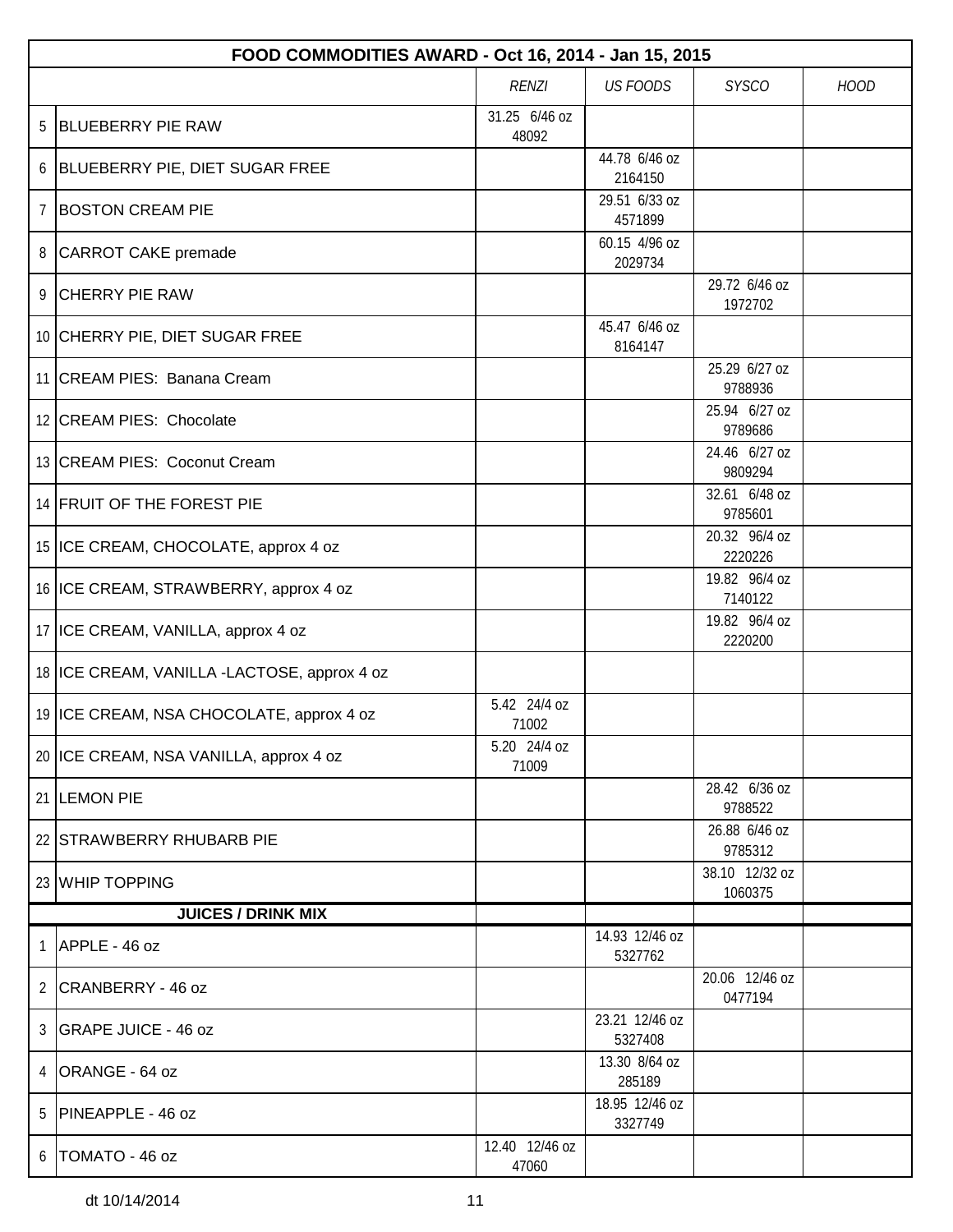|                | FOOD COMMODITIES AWARD - Oct 16, 2014 - Jan 15, 2015 |                          |                            |                          |             |  |  |
|----------------|------------------------------------------------------|--------------------------|----------------------------|--------------------------|-------------|--|--|
|                |                                                      | <b>RENZI</b>             | <b>US FOODS</b>            | <b>SYSCO</b>             | <b>HOOD</b> |  |  |
| $\overline{7}$ | APPLE EZO, 5.5 oz                                    |                          | 16.56 48/5.5 oz<br>4470142 |                          |             |  |  |
|                | 8 CRANBERRY EZO, 5.5 oz                              | 16.60 48/5.5 oz<br>47345 |                            |                          |             |  |  |
|                | 9 GRAPE EZO, 5.5 oz                                  |                          | 17.79 48/5.5 oz<br>4470142 |                          |             |  |  |
|                | 10 GRAPEFRUIT EZO, 5.5 oz                            |                          | 14.87 48/5.5 oz<br>3470119 |                          |             |  |  |
|                | 11 ORANGE JUICE EZO, 5.5 oz                          |                          | 14.16 48/5.5 oz<br>285379  |                          |             |  |  |
|                | 12 ORANGE/PINEAPPLE EZO, 5.5 oz                      |                          |                            |                          |             |  |  |
|                | 13 PINEAPPLE EZO, 5.5 oz                             |                          | 15.23 48/5.5 oz<br>4470019 |                          |             |  |  |
|                | 14 PRUNE EZO, 5.5 oz                                 | 25.00 48/5.5 oz<br>47064 |                            |                          |             |  |  |
|                | 15 TOMATO EZO, 5.5 oz                                |                          | 13.23 48/5.5 oz<br>3470143 |                          |             |  |  |
|                | 16 V-8 EZO LO SO, 5.5 oz, low sodium                 | 20.71 48/5.5 oz<br>47331 |                            |                          |             |  |  |
|                | 17 NO SUGAR ADDED - APPLE, 5.5 oz                    | 21.99 48/5.5 oz          |                            |                          |             |  |  |
|                | 18 NO SUGAR ADDED - GRAPE, 5.5 oz                    |                          |                            |                          |             |  |  |
|                | 19 NO SUGAR ADDED - ORANGE, 5.5 oz                   | 21.99 48/5.5 oz          |                            |                          |             |  |  |
|                | 20 NO SUGAR ADDED - PINEAPPLE, 5.5 oz                | 20.75 48/5.5 oz          |                            |                          |             |  |  |
|                | 21 GRAPE DRINK MIX - POWDER, 24 oz                   |                          | 16.46 12/24 oz<br>1328020  |                          |             |  |  |
|                | 22 ORANGE DRINK MIX - POWDER, 24 oz                  |                          | 16.46 12/24 oz<br>6328033  |                          |             |  |  |
|                | 23 LEMONADE DRINK MIX - POWDER, 24 oz                |                          | 16.46 12/24 oz<br>1328038  |                          |             |  |  |
|                | 24 PINK LEMONADE DRINK MIX - POWDER, 24 oz           |                          | 16.46 12/24 oz<br>3328044  |                          |             |  |  |
|                | 25 ICE TEA DRINK MIX - POWDER, 24 oz                 |                          | 16.46 12/24 oz<br>4371761  |                          |             |  |  |
|                | <b>BULK PRODUCTS / OTHER</b>                         |                          |                            |                          |             |  |  |
| 1              | <b>AU GRATIN POTATOES</b>                            |                          |                            | 36.30 6/2.25#<br>4703567 |             |  |  |
| $\overline{2}$ | BAKED BEANS (Gramma Brown)                           | 37.00 6/#10<br>66045     |                            |                          |             |  |  |
| 3              | BEETS, SLICED                                        | 17.75 6/#10<br>62064     |                            |                          |             |  |  |
| 4              | BEETS, DICED                                         |                          | 16.42 6/#10<br>6329270     |                          |             |  |  |
| 5              | <b>BEEF STEW</b>                                     | 58.00 6/#10<br>66067     |                            |                          |             |  |  |
|                | 6 BLACK OLIVES                                       | 28.89 6/#10<br>59012     |                            |                          |             |  |  |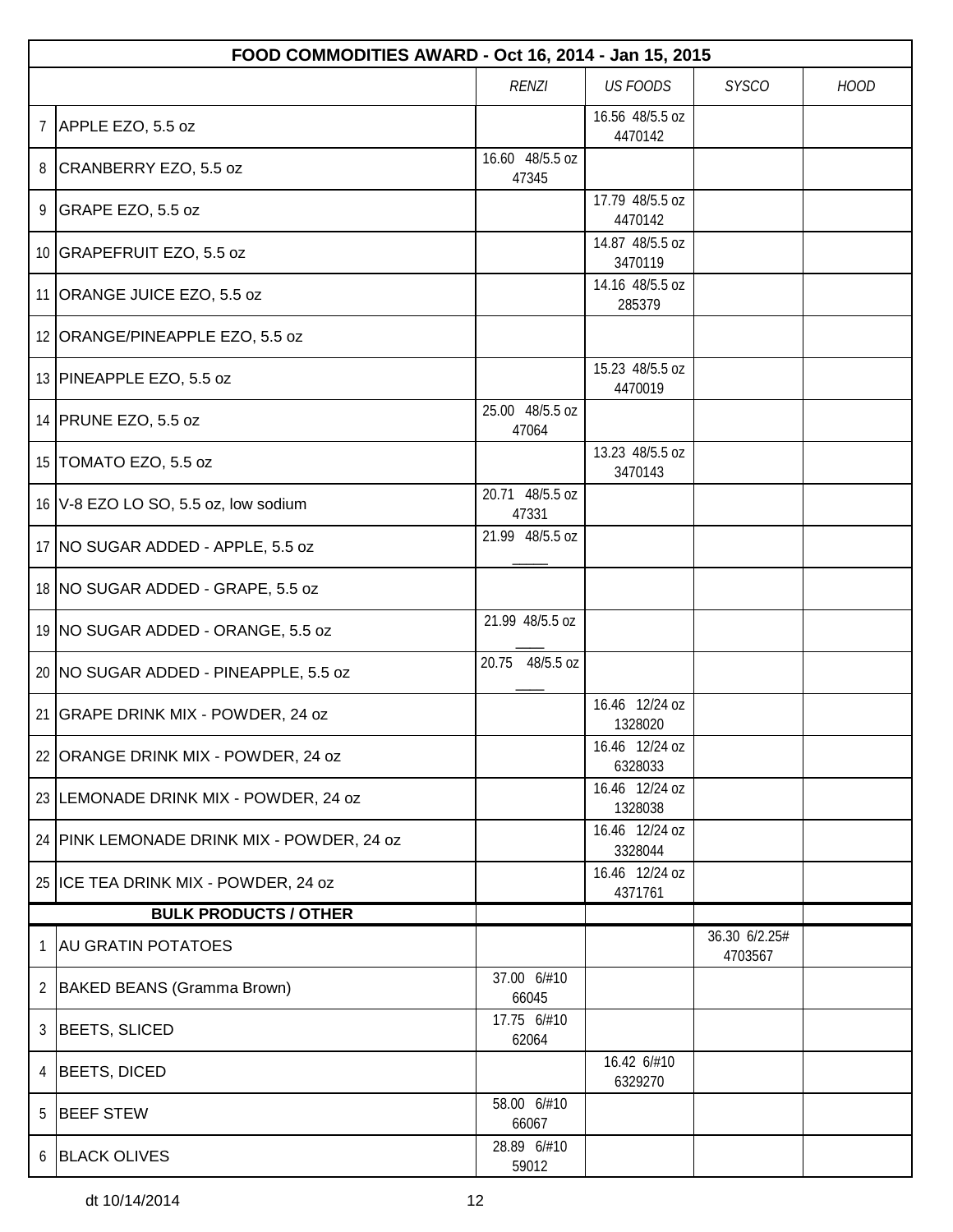|   | FOOD COMMODITIES AWARD - Oct 16, 2014 - Jan 15, 2015 |                                |                           |                           |             |  |  |
|---|------------------------------------------------------|--------------------------------|---------------------------|---------------------------|-------------|--|--|
|   |                                                      | <b>RENZI</b>                   | <b>US FOODS</b>           | <b>SYSCO</b>              | <b>HOOD</b> |  |  |
| 7 | <b>BROWN GRAVY, LOW SODIUM</b>                       |                                | 30.84 12/#5<br>3007150    |                           |             |  |  |
| 8 | <b>CANNONBALL BBQ SAUCE</b>                          | 17.25 4/gal<br>57212           |                           |                           |             |  |  |
| 9 | <b>CHEDDAR CHEESE SAUCE</b>                          |                                | 27.05 6/#10<br>6564306    |                           |             |  |  |
|   | 10 CHILI SAUCE                                       |                                | 21.35 6/#10<br>9328543    |                           |             |  |  |
|   | 11 COFFEE, 14 -16 oz                                 |                                |                           | 75.60 24/14 oz<br>4036976 |             |  |  |
|   | 12 COFFEE, DECAF, 14 -16 oz                          |                                |                           | 58.24 18/14 oz<br>6958045 |             |  |  |
|   | 13 COLESLAW DRESSING                                 |                                | 22.97 4/gal<br>1328608    |                           |             |  |  |
|   | 14 CREAM STYLE CORN                                  |                                |                           | 19.31 6/#10<br>0582106    |             |  |  |
|   | 15 GARBANZO BEANS (CHIC PEAS)                        | 17.00 6/#10<br>62027           |                           |                           |             |  |  |
|   | 16 GRAPE JELLY                                       | 28.00 6/4#<br>91430            |                           | 36.23 6/#10<br>4125936    |             |  |  |
|   | 17 GREEN BEANS, 10#                                  | 17.40 6/#10<br>62017           |                           |                           |             |  |  |
|   | 18 GREEN BEANS, 14 -16 oz                            |                                |                           |                           |             |  |  |
|   | 19 GREEN PEPPERS                                     | 25.50 6/#10<br>60095 red&green |                           |                           |             |  |  |
|   | 20 HOT SAUCE, MONARCH or equal                       | 18.45 4/gal<br>61004           |                           |                           |             |  |  |
|   | 21 <b>ITALIAN BREADCRUMBS</b>                        | 19.50 6/5#<br>29131            |                           |                           |             |  |  |
|   | 22 KETCHUP                                           | 18.05 6/#10<br>57106           |                           |                           |             |  |  |
|   | 23 KETCHUP, 12 oz bottle                             |                                | 36.91 24/12 oz<br>4051900 |                           |             |  |  |
|   | 24 KIDNEY BEANS, 10#                                 |                                | 19.24 6/#10<br>2329183    |                           |             |  |  |
|   | 25 KIDNEY BEANS, 14 - 16 oz                          |                                |                           |                           |             |  |  |
|   | 26 MASHED POTATOES                                   | 36.40 6/#10<br>34139           |                           |                           |             |  |  |
|   | 27   MAYONNAISE, REGULAR                             |                                |                           | 16.28 4/gal<br>4002432    |             |  |  |
|   | 28 MAYONNAISE, LOW FAT                               |                                | 23.92 4/gal<br>5328323    |                           |             |  |  |
|   | 29 MUSHROOMS                                         | 36.00 6/#10<br>68025           |                           |                           |             |  |  |
|   | 30 MUSTARD, 12 oz bottle                             |                                |                           | 14.41 12/12 oz<br>4736070 |             |  |  |
|   | 31 MUSTARD                                           |                                | 12.85 4/gal<br>4364063    |                           |             |  |  |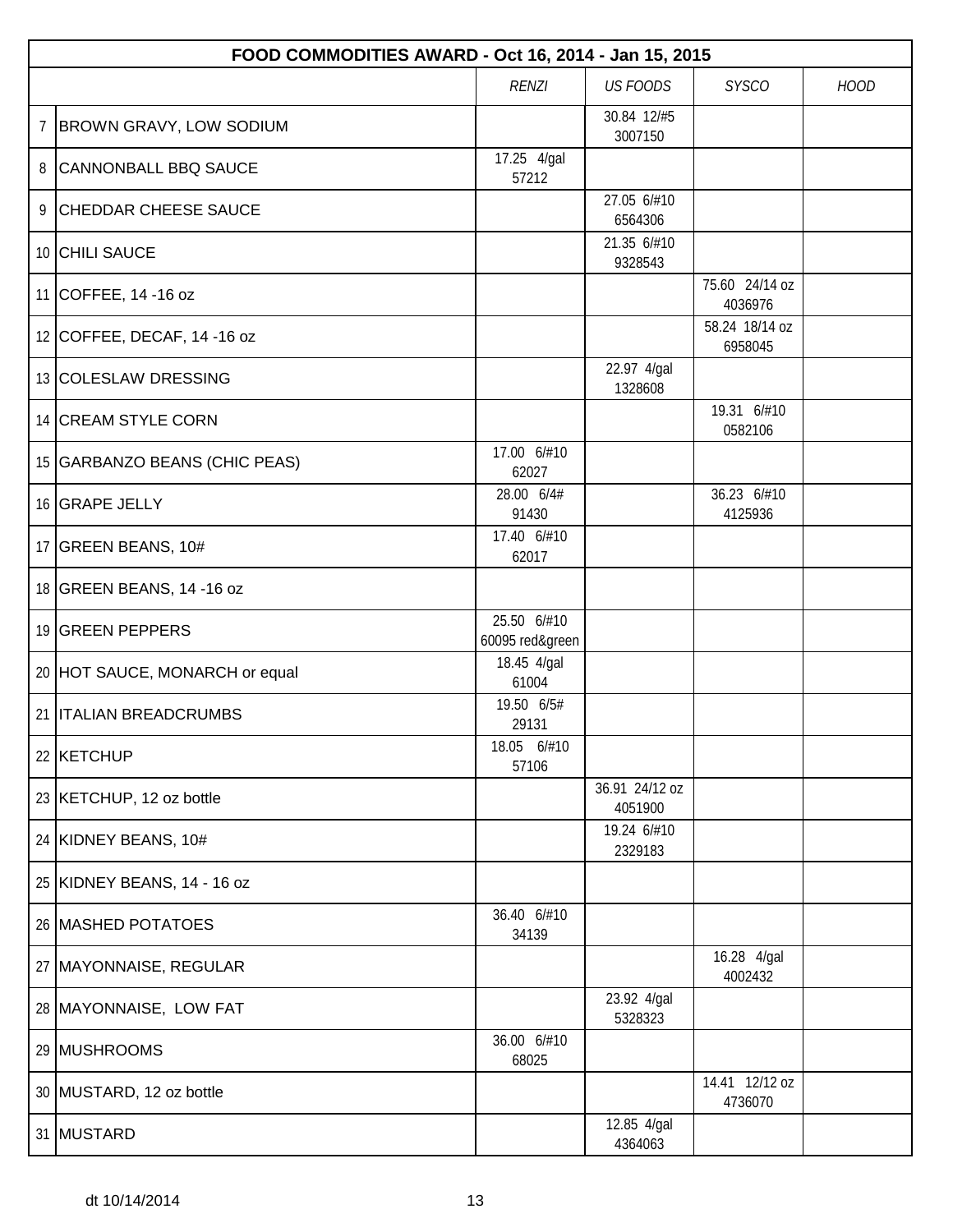|    | FOOD COMMODITIES AWARD - Oct 16, 2014 - Jan 15, 2015    |                              |                                |                        |             |  |  |
|----|---------------------------------------------------------|------------------------------|--------------------------------|------------------------|-------------|--|--|
|    |                                                         | <b>RENZI</b>                 | <b>US FOODS</b>                | <b>SYSCO</b>           | <b>HOOD</b> |  |  |
|    | 32 NORTHERN BEAN                                        |                              |                                | 18.61 6/#10<br>4062360 |             |  |  |
|    | 33 PEANUT BUTTER                                        | 41.00 6/5#<br>92542          |                                |                        |             |  |  |
|    | 34 PEPPERS, RED & GREEN                                 |                              |                                | 20.13 20#<br>7711179   |             |  |  |
|    | 35 PICKLES, Dill                                        | 20.76 5 gal<br>60125         |                                |                        |             |  |  |
|    | 36 PINTO BEANS                                          |                              | 16.56 6/#10<br>6332332         |                        |             |  |  |
|    | 37 PIZZA SAUCE Grade A                                  | 16.70 6/#10<br>57051         |                                |                        |             |  |  |
|    | 38 POTATOES, DICED, FRESH VAC PACKED                    | 14.97 2/10#<br>34175         | 29.20 6/#10<br>3330040         |                        |             |  |  |
|    | 39 POTATO PEARL Vitamin C Enriched                      | 36.40 6/#10<br>34139         |                                |                        |             |  |  |
|    | 40   POTATO - SCALLOPED                                 | 42.50 12/20.35<br>oz 34165   |                                |                        |             |  |  |
|    | 41   POTATO - SLICED - DEHYRDATED                       | 44.25 4/5#<br>34138          |                                |                        |             |  |  |
|    | 42 PUMPKIN                                              |                              | 35.20 6/#10<br>1352368         |                        |             |  |  |
|    | 43 RAISINS                                              |                              | 40.37 30#<br>5080619           |                        |             |  |  |
|    | 44 RAVIOLI                                              | 30.52 6/#10<br>66065         |                                |                        |             |  |  |
|    | 45 RED PEPPERS                                          |                              |                                | 26.32 6/#10<br>4534616 |             |  |  |
|    | 46 REFRIED BEANS                                        | 26.05 6/115 oz<br>92603      |                                |                        |             |  |  |
|    | 47 SALSA                                                |                              | 26.57 6/#10<br>53207           |                        |             |  |  |
|    | 48 SAUERKRAUT                                           | 21.64 6/#10<br>62082         |                                |                        |             |  |  |
|    | 49 SPAGHETTI SAUCE, comparable to Angela Mia            |                              |                                | 18.97 6/#10<br>4189361 |             |  |  |
| 50 | SPAGHETTI SAUCE, LOW SODIUM comparable to Angela<br>Mia |                              |                                | 20.56 6/#10<br>8201018 |             |  |  |
|    | 51 STEWED TOMATO, LOW SODIUM Grade A                    | 22.59 6/#10<br>57015 Not L/S |                                |                        |             |  |  |
|    | 52 STRAWBERRY PRESERVES                                 |                              |                                | 36.65 6/4#<br>4184628  |             |  |  |
|    | 53 SWEET POTATOES, syrup Grade A                        | 25.95 6/10#<br>92369         |                                |                        |             |  |  |
|    | 54   TOMATOES, CRUSHED                                  |                              | 17.67 6/#10<br>8328486         |                        |             |  |  |
|    | 55 TOMATO KETCHUP                                       | 18.05 6/#10<br>57106         |                                |                        |             |  |  |
|    | 56   TOMATO PASTE, LOW SODIUM Grade A                   |                              | 27.67 6/#10<br>3340163 not L/S |                        |             |  |  |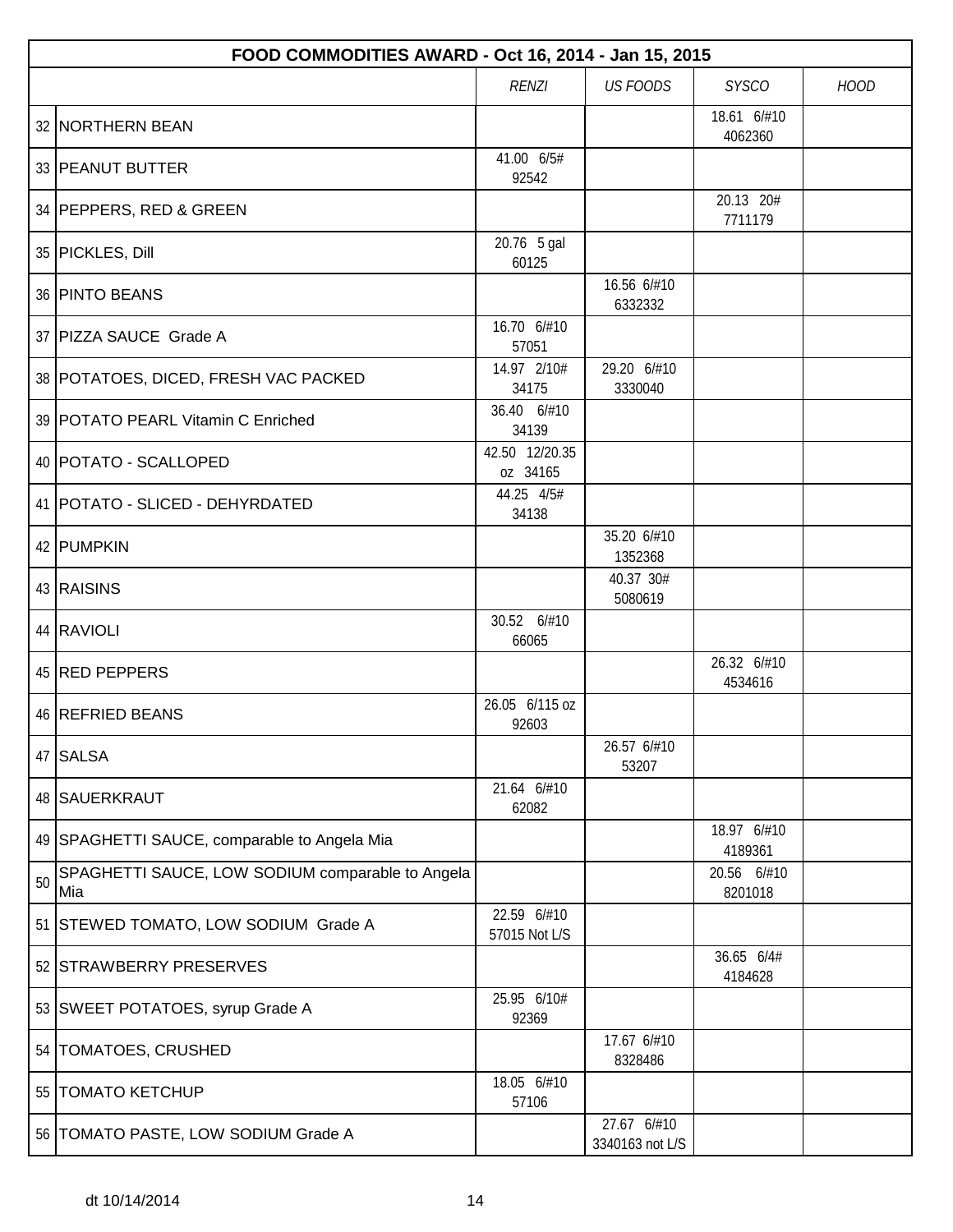|                | FOOD COMMODITIES AWARD - Oct 16, 2014 - Jan 15, 2015 |                           |                                |                            |             |  |  |
|----------------|------------------------------------------------------|---------------------------|--------------------------------|----------------------------|-------------|--|--|
|                |                                                      | <b>RENZI</b>              | <b>US FOODS</b>                | <b>SYSCO</b>               | <b>HOOD</b> |  |  |
|                | 57   TOMATO SAUCE, LOW SODIUM Grade A                |                           | 18.32 6/#10<br>7328503 not L/S |                            |             |  |  |
|                | 58 WAX BEANS, 14 - 16 oz                             |                           |                                |                            |             |  |  |
|                | 59 WAX BEANS                                         |                           | 16.53 6/10#<br>6330260         |                            |             |  |  |
|                | 60 VEGETARIAN BEAN                                   |                           |                                | 18.69 6/112 oz<br>4070017  |             |  |  |
|                | 61 3-BEAN SALAD                                      |                           |                                | 29.67 6/#10<br>4000782     |             |  |  |
|                | <b>INDIVIDUAL SERVING ITEMS</b>                      |                           |                                |                            |             |  |  |
| 1              | <b>FRITOS - Corn</b>                                 | 24.00 104/1 oz<br>77540   |                                |                            |             |  |  |
|                | 2 HOT CHOCOLATE, SUGAR FREE PACKET                   |                           | 31.25 150/.53 oz<br>911925     |                            |             |  |  |
| $\mathfrak{Z}$ | POTATO CHIP - regular                                | 15.95 120/.5 oz<br>77539  |                                |                            |             |  |  |
| 4              | POTATO CHIP - BBQ                                    | 24.00 104/1 oz<br>77541   |                                |                            |             |  |  |
|                | 5   POTATO CHIP - Sour Cream & Onion                 | 24.00 104/1 oz<br>77543   |                                |                            |             |  |  |
|                | 6   PC APPLESAUCE                                    |                           | 17.49 72/4 oz<br>5790316       |                            |             |  |  |
| $\overline{7}$ | <b>PC BBQ SAUCE</b>                                  | 7.39 100/1 oz<br>66218    |                                |                            |             |  |  |
|                | 8 PC BUTTER cups                                     | 28.95 720/5 gr<br>25313   |                                |                            |             |  |  |
|                | 9 PC COFFEE                                          |                           | 45.28 500 ct<br>9009697        |                            |             |  |  |
|                | 10 PC COFFEE, DECAF                                  |                           |                                | 44.58 5/100 ct<br>5259346  |             |  |  |
|                | 11 PC CREAM CHEESE                                   | 12.95 100/.75 oz<br>25009 |                                |                            |             |  |  |
|                | 12 PC DIET CRANBERRY SAUCE                           |                           |                                | 19.84 200/.5 oz<br>9278136 |             |  |  |
|                | 13 PC HALF & HALF                                    |                           | 9.99 400<br>3365665            |                            |             |  |  |
|                | 14 PC JELLY - diet                                   | 16.00 200/12<br>gm 66222  |                                |                            |             |  |  |
|                | 15   PC JELLY - regular                              |                           |                                | 14.91 400/10 gm<br>4326013 |             |  |  |
|                | 16 PC KETCHUP                                        | 12.76 1000/9 gm<br>66238  |                                |                            |             |  |  |
|                | 17 PC MAPLE SYRUP, Sugar Free                        | 7.15 100/1 oz<br>66235    |                                |                            |             |  |  |
|                | 18 PC MARGARINE cups                                 |                           | 12.24 900/5 gr<br>703512       |                            |             |  |  |
|                | 19 PC MAYONAISE                                      |                           |                                | 25.49 500/12 gm<br>4219218 |             |  |  |
|                | 20 PC MUSTARD                                        |                           | 5.61 500/5.5 gr<br>5329289     |                            |             |  |  |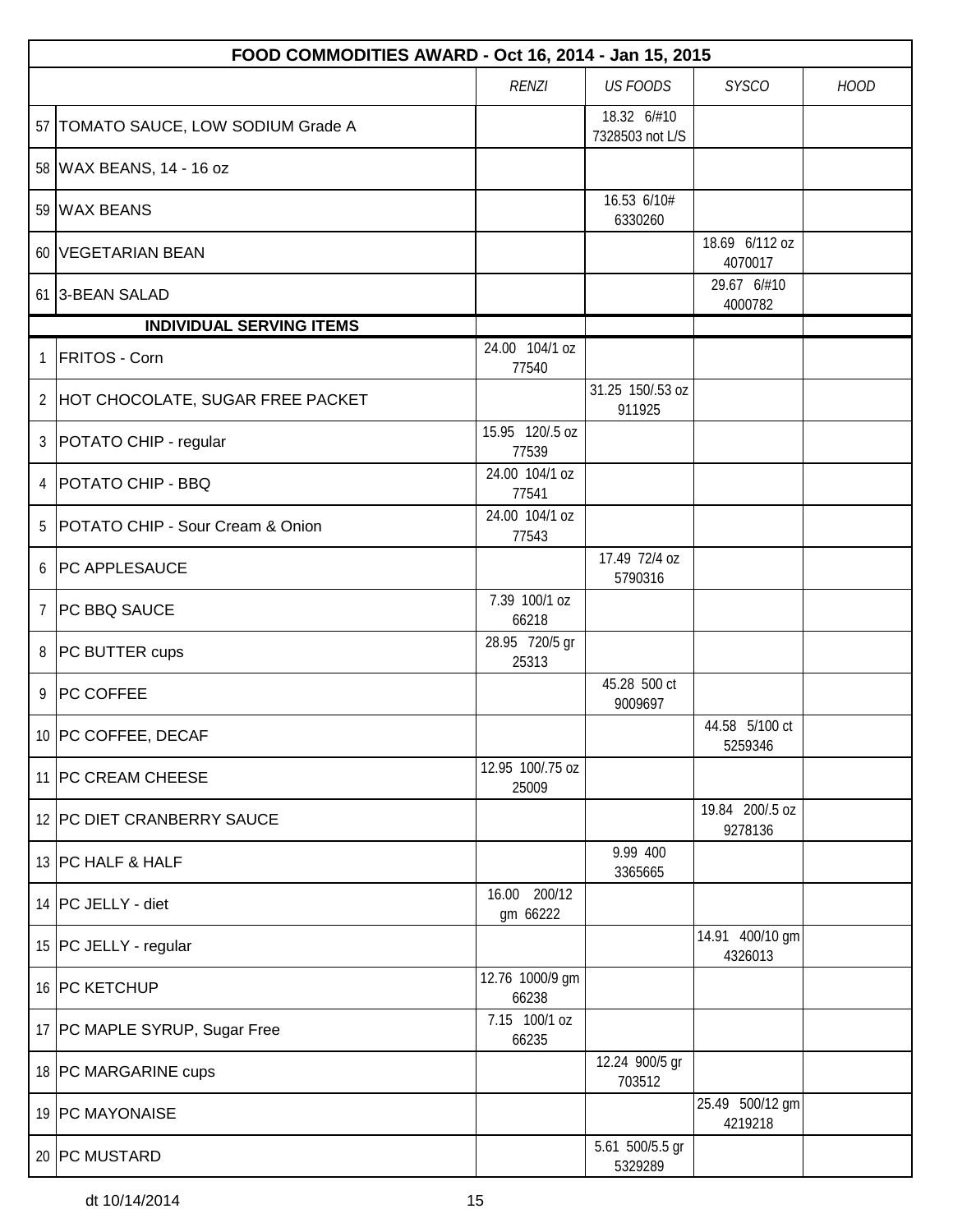|                | FOOD COMMODITIES AWARD - Oct 16, 2014 - Jan 15, 2015        |                           |                          |                               |             |  |  |
|----------------|-------------------------------------------------------------|---------------------------|--------------------------|-------------------------------|-------------|--|--|
|                |                                                             | <b>RENZI</b>              | <b>US FOODS</b>          | <b>SYSCO</b>                  | <b>HOOD</b> |  |  |
|                | 21 PC PANCAKE SYRUP                                         | 6.99 100/1.5 oz<br>66229  |                          |                               |             |  |  |
|                | 22 PC PEANUT BUTTER                                         | 20.25 200/.5 oz<br>67168  |                          |                               |             |  |  |
|                | 23 PC RELISH                                                |                           | 6.98 200/9 gr<br>6329213 |                               |             |  |  |
|                | 24   PC SALAD DRESSING (Italian If)                         | 5.95 200/12 gm<br>66225   |                          |                               |             |  |  |
|                | 25 PC SALT SUBSTITUTE                                       | 4.95 3000/.60<br>gm 67056 |                          |                               |             |  |  |
|                | 26 PC SPLENDA                                               |                           |                          | 17.17 2000/1 gm<br>5817251    |             |  |  |
|                | 27 PC SUGAR                                                 |                           |                          | 13.39 3000/1/10<br>oz 5965850 |             |  |  |
|                | 28 PC SUGAR FREE PANCAKE SYRUP                              | 7.15 100/1 oz<br>66235    |                          |                               |             |  |  |
|                | 29 PC SOUR CREAM cups                                       | 14.11 100/1 oz<br>25321   |                          |                               |             |  |  |
|                | 30 PC SWEET & SOUR                                          | 6.65 100/1 oz<br>66236    |                          |                               |             |  |  |
|                | FRUITS & VEGETABLES, FRESH and CANNED                       |                           |                          |                               |             |  |  |
| 1              | APPLES, fresh                                               | 41.50 100 ct<br>88027     |                          |                               |             |  |  |
|                | 2 APPLES: sliced, juice or water packed, Grade A            | 27.50 6/#10<br>63045      |                          |                               |             |  |  |
|                | 3 APPLESAUCE Unsweetened, Grade A                           |                           |                          | 16.93 6/#10<br>7302151        |             |  |  |
| $\overline{4}$ | APRICOTS - Grade A                                          |                           |                          | 31.28 6/#10<br>0029078        |             |  |  |
| 5              | <b>BANANAS, fresh</b>                                       |                           |                          |                               |             |  |  |
| 6              | CABBAGE, fresh                                              | 21.00 50#<br>88091        |                          |                               |             |  |  |
| 7              | CANTELOPE, fresh                                            | 28.00 12-15 ct<br>88039   |                          |                               |             |  |  |
| 8              | CELERY. Bunch                                               |                           |                          |                               |             |  |  |
| 9              | <b>COLE SLAW MIX</b>                                        |                           |                          |                               |             |  |  |
|                | 10 CRANBERRY SAUCE Whole, Grade A                           |                           | 38.20 6/#10<br>4328498   |                               |             |  |  |
|                | 11 CRANBERRY SAUCE, Jellied, Grade A                        |                           | 27.73 6/#10<br>2328490   |                               |             |  |  |
|                | 12 CUCUMBERS, fresh                                         |                           |                          |                               |             |  |  |
| 13             | CRUSHED PINEAPPLE: fancy, juice Hawaiian Coarse,<br>Grade A |                           |                          | 21.19 6/#10<br>8921201        |             |  |  |
|                | 14 FROZEN STRAWBERRIES, UNSWEETENED - Grade A               |                           |                          | 33.11 30#<br>0835625          |             |  |  |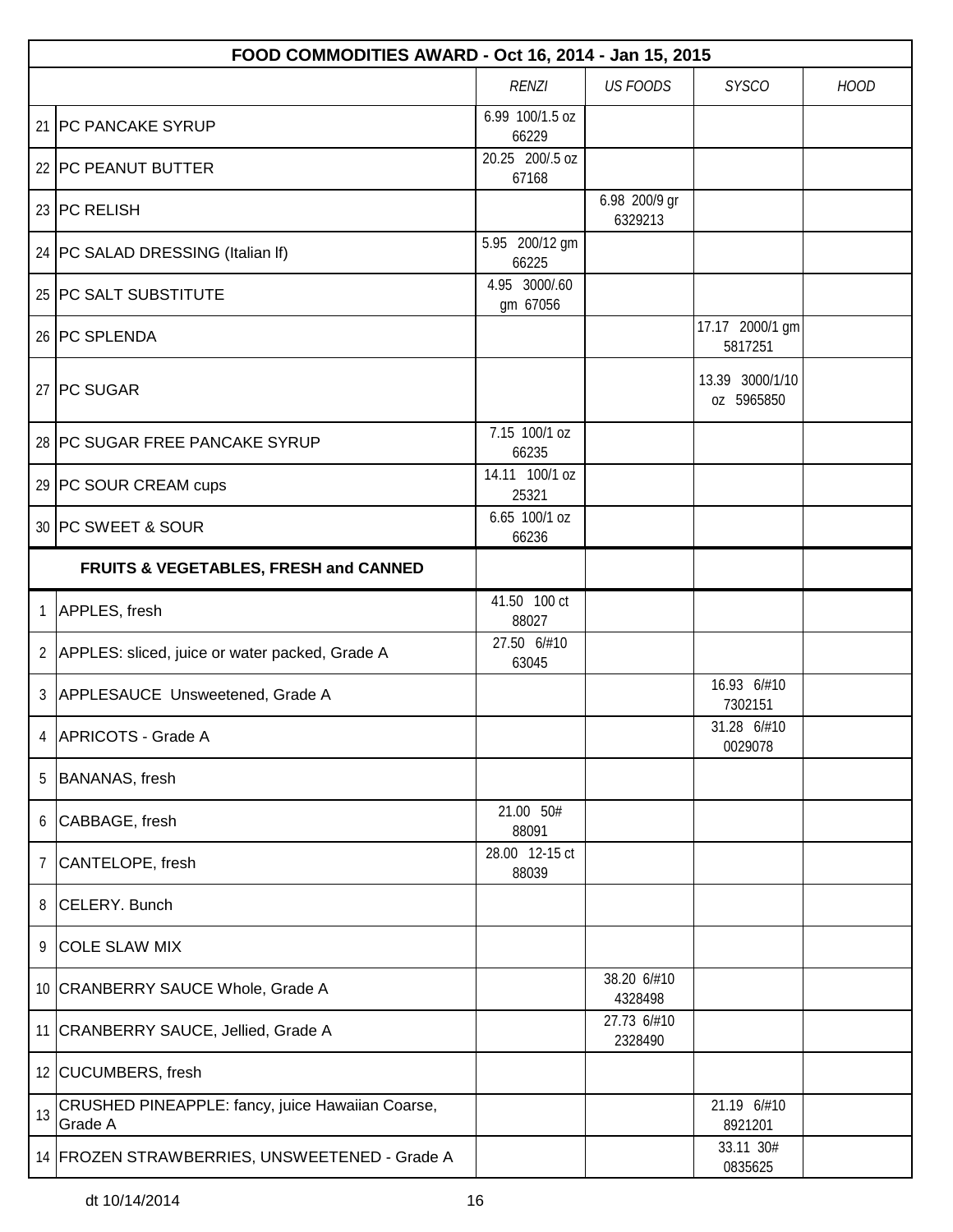|    | FOOD COMMODITIES AWARD - Oct 16, 2014 - Jan 15, 2015              |                           |                          |                         |             |  |  |
|----|-------------------------------------------------------------------|---------------------------|--------------------------|-------------------------|-------------|--|--|
|    |                                                                   | <b>RENZI</b>              | <b>US FOODS</b>          | <b>SYSCO</b>            | <b>HOOD</b> |  |  |
|    | 15 FROZEN STRAWBERRIES, SWEETENED - Grade A                       | 39.25 30#<br>46214        |                          |                         |             |  |  |
|    | 16 FRUIT COCKTAIL, Grade A                                        |                           |                          | 30.78 6/#10<br>8576284  |             |  |  |
|    | 17 FRUIT CUPS, 4 oz - Grade A                                     |                           | 14.13 36/4 oz<br>6984025 |                         |             |  |  |
| 18 | FRUIT MEDLEY, Festival/Classic, melon pieces, grapes -<br>Grade A | 28.65 18#<br>31203        |                          |                         |             |  |  |
|    | 19 GREEN PEPPERS, fresh                                           |                           |                          |                         |             |  |  |
|    | 20 LETTUCE, Iceberg, fresh, head                                  |                           |                          |                         |             |  |  |
|    | 21   LETTUCE, Iceberg, fresh, bag                                 |                           |                          |                         |             |  |  |
|    | 22 MANDARIN ORANGE, sections, light, Grade A                      | 17.40 6/#10<br>66031      |                          |                         |             |  |  |
|    | 23 ONIONS, fresh                                                  | 18.05 50#<br>88153        |                          |                         |             |  |  |
|    | 24 ORANGES, fresh                                                 | 29.50 113 ct<br>88348     |                          |                         |             |  |  |
|    | 25   PEACHES yellow, light cling halves, Grade A                  |                           |                          | 33.50 6/#10<br>4331914  |             |  |  |
|    | 26   PEACHES sliced, light Grade A                                | 28.25 6/#10<br>63043      |                          |                         |             |  |  |
|    | 27   PEARS halves, light Grade A                                  | 26.00 6/#10<br>64011      |                          |                         |             |  |  |
|    | 28   PEARS pieces, light Grade A                                  |                           |                          | 27.94 6/#10<br>6109981  |             |  |  |
|    | 29 PINEAPPLE TIDBITS: light, Grade A                              |                           |                          | 22.39 6/#10<br>6588297  |             |  |  |
|    | 30 PINEAPPLE, sliced, juice packed, Grade A                       | 22.40 6/#10<br>63037      |                          |                         |             |  |  |
|    | 31 PLUMS, fresh                                                   |                           |                          |                         |             |  |  |
|    | 32 POTATOES, fresh                                                | 18.00 50#<br>88185        |                          |                         |             |  |  |
|    | 33 SEEDLESS RAISINS - Grade A                                     | 26.50 144/1.5 oz<br>92377 |                          |                         |             |  |  |
|    | 34   TOMATOES, fresh                                              |                           |                          |                         |             |  |  |
|    | 35 TROPICAL FRUIT, papaya, banana - Grade A                       | 27.65 6/#10<br>64030      |                          |                         |             |  |  |
|    | <b>VEGETABLES - FROZEN</b>                                        |                           |                          |                         |             |  |  |
| 1  | ASPARAGUS, Grade A                                                |                           |                          | 28.33 6/2.5#<br>5124852 |             |  |  |
| 2  | BREAKFAST CUBE POTATOES, Grade A                                  |                           | 32.57 6/5#<br>8275232    |                         |             |  |  |
| 3  | BROCCOLI, CUT, Grade A                                            | 12.02 20#<br>45131        |                          |                         |             |  |  |
| 4  | BROCCOLI SPEARS, Grade A                                          |                           |                          | 18.75 12/2#<br>7288119  |             |  |  |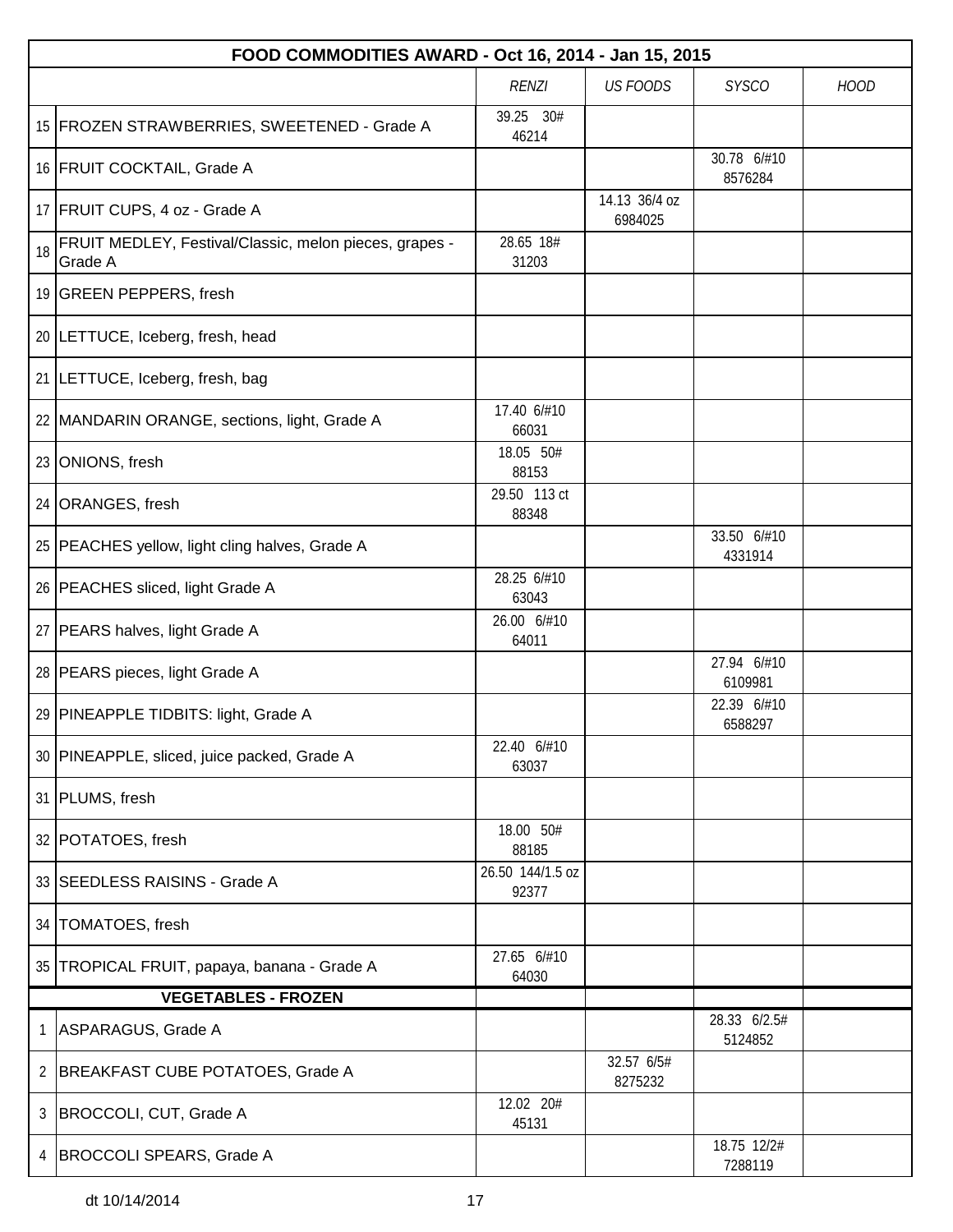|   | FOOD COMMODITIES AWARD - Oct 16, 2014 - Jan 15, 2015 |                      |                        |                          |             |  |  |
|---|------------------------------------------------------|----------------------|------------------------|--------------------------|-------------|--|--|
|   |                                                      | <b>RENZI</b>         | <b>US FOODS</b>        | <b>SYSCO</b>             | <b>HOOD</b> |  |  |
| 5 | <b>BRUSSEL SPROUTS, Grade A</b>                      |                      |                        | 20.46 12/2#<br>7288091   |             |  |  |
| 6 | CALIFORNIA BLEND, Grade A                            | 13.25 20#<br>44601   |                        |                          |             |  |  |
| 7 | CAPRI MIX, Grade A                                   |                      |                        | 17.69 12/2#<br>1528769   |             |  |  |
| 8 | BABY CARROTS, whole Grade A                          |                      |                        | 18.72 12/2#<br>1055508   |             |  |  |
| 9 | CARROTS, CUT, Grade A                                | 10.36 20#<br>45132   |                        |                          |             |  |  |
|   | 10 CAULIFLOWER, grade A                              |                      |                        | 16.91 12/2#<br>3772514   |             |  |  |
|   | 11 CORN, Grade A                                     |                      | 12.52 20#<br>4328233   |                          |             |  |  |
|   | 12 GREEN BEANS, CUT, Grade A                         | 10.49 20#<br>45130   |                        |                          |             |  |  |
|   | 13 GREEN BEANS, ITALIAN CUT, Grade A                 | 19.50 12/2#<br>45254 |                        |                          |             |  |  |
|   | 14 DICED GREEN PEPPERS, Grade A                      |                      |                        | 20.13 12/2#<br>1876069   |             |  |  |
|   | 15 FAJITA STRIPS                                     | 23.35 12/2#<br>45246 |                        |                          |             |  |  |
|   | 16 FRENCH FRIES, Grade A                             | 14.00 6/5#<br>34115  |                        |                          |             |  |  |
|   | 17 FRENCH GREEN BEANS, Grade A                       |                      | 17.74 12/2#<br>4328225 |                          |             |  |  |
|   | 18 HUBBARD SQUASH, Grade A                           | 35.00 12/4#<br>45174 |                        |                          |             |  |  |
|   | 19   ITALIAN MIX, Grade A                            |                      |                        | 24.47 30#<br>3960317     |             |  |  |
|   | 20 JAPANESE STIR FRY, Grade A                        |                      |                        | 24.71 6/4#<br>1874817    |             |  |  |
|   | 21 LIMA BEANS, Grade A                               |                      |                        | 32.63 12/2.5#<br>1440270 |             |  |  |
|   | 22 MIXED VEGETABLES Grade A, 5 way mix               | 13.95 20#<br>45134   |                        |                          |             |  |  |
|   | 23 ONIONS, DICED, Grade A                            |                      | 8.42 6/2#<br>8327629   |                          |             |  |  |
|   | 24 ORIENTAL BLEND, Grade A                           |                      |                        | 16.93 12/2#<br>8491383   |             |  |  |
|   | 25 PEARL ONIONS. Grade A                             |                      | 40.86 12/2#<br>4327631 |                          |             |  |  |
|   | 26 PEAS, Grade A                                     | 15.50 20#<br>45136   |                        |                          |             |  |  |
|   | 27   PEAS/CARROTS, Grade A                           | 15.50 20#<br>45137   |                        |                          |             |  |  |
|   | 28 SCAND BLEND, Grade A                              |                      |                        | 20.39 12/2#<br>1474980   |             |  |  |
|   | 29 SPINACH, chopped Grade A                          |                      |                        | 21.19 12/3#<br>7146410   |             |  |  |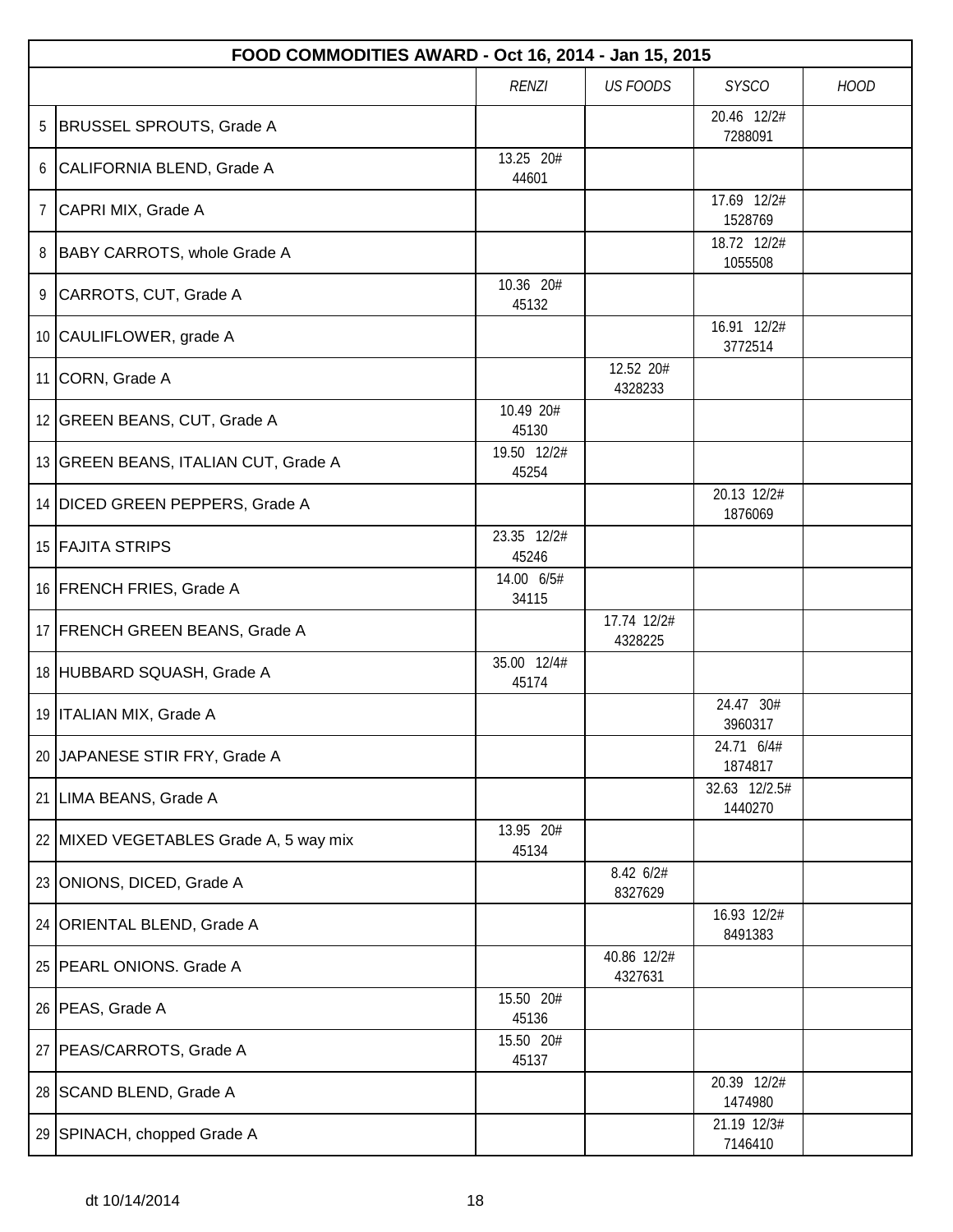|                | FOOD COMMODITIES AWARD - Oct 16, 2014 - Jan 15, 2015 |                          |                           |                             |             |  |  |
|----------------|------------------------------------------------------|--------------------------|---------------------------|-----------------------------|-------------|--|--|
|                |                                                      | <b>RENZI</b>             | <b>US FOODS</b>           | <b>SYSCO</b>                | <b>HOOD</b> |  |  |
|                | 30 SWEET PEAS, Grade A                               |                          | 22.28 12/2.5#<br>1328285  |                             |             |  |  |
|                | 31   WAX BEANS, CUT, Grade A                         |                          | 17.68 12/2#<br>9328410    |                             |             |  |  |
|                | 32 WINTER BLEND, Grade A                             |                          |                           | 21.97 30#<br>3890969        |             |  |  |
|                | 33 ZUCCHINI. Grade A                                 |                          | 25.94 12/3#<br>6328397    |                             |             |  |  |
|                | <b>PUDDING</b>                                       |                          |                           |                             |             |  |  |
| 1              | <b>REGULAR BUTTERSCOTCH</b>                          |                          | 22.46 6/#10<br>6327316    |                             |             |  |  |
| $\mathbf{2}$   | <b>REGULAR CHOCOLATE</b>                             |                          | 20.34 6/#10<br>1327337    |                             |             |  |  |
| 3              | <b>REGULAR CHOCOLATE POWDER MIX</b>                  | 24.50 6/#10<br>28450     |                           |                             |             |  |  |
| 4              | <b>REGULAR PISTACHIO</b>                             |                          |                           |                             |             |  |  |
| 5              | <b>REGULAR VANILLA</b>                               |                          | 20.43 6/#10<br>7327323    |                             |             |  |  |
|                | 6 REGULAR VANILLA POWDER MIX                         |                          |                           | 18.98 12/24 oz<br>4010922   |             |  |  |
| $\overline{7}$ | <b>TAPIOCA</b>                                       |                          | 24.00 6/#10<br>3327319    |                             |             |  |  |
|                | 8 LEMON                                              |                          | 23.26 6/#10<br>9327313    |                             |             |  |  |
| 9              | SUGAR FREE - BUTTERSCOTCH, 5 oz                      |                          | 15.69 12/5 oz<br>6371660  |                             |             |  |  |
|                | 10 SUGAR FREE - CHOCOLATE, 5 oz                      |                          | 15.69 12/5 oz<br>6371667  |                             |             |  |  |
|                | 11 SUGAR FREE - VANILLA, 5 oz                        |                          | 15.69 12/5 oz<br>7371743  |                             |             |  |  |
|                | 12 SNACK PACK PUDDINGS, BUTTERSCOTCH, 3.5 oz         | 14.25 48/3.5 oz<br>88715 |                           |                             |             |  |  |
|                | 13 SNACK PACK PUDDINGS, CHOCOLATE, 3.5 oz            | 14.25 48/3.5 oz<br>88716 |                           |                             |             |  |  |
|                | 14 SNACK PACK PUDDINGS, VANILLA, 3.5 oz              | 14.25 48/3.5 oz<br>88717 |                           |                             |             |  |  |
|                | 15 SNACK PACK PUDDINGS, DIABETIC, RICE, 4 oz         |                          |                           | 18.53 48/4 oz<br>2496347    |             |  |  |
|                | 16 SNACK PACK PUDDINGS, DIABETIC, TAPIOCA, 4 oz      |                          |                           | 21.42 48/4 oz<br>1642362    |             |  |  |
|                | 17 SNACK PACK PUDDINGS, DIABETIC, VANILLA, 4 oz      |                          |                           | 21.43 48/4 oz<br>2619500    |             |  |  |
|                | <b>JELLO</b>                                         |                          |                           |                             |             |  |  |
| 1              | REGULAR, 24 oz- asst                                 |                          | 21.56 12/24 oz<br>5343371 |                             |             |  |  |
|                | 2 SUGAR FREE RED, 2.75 oz                            |                          |                           | 28.31 18/2.75 oz<br>7188711 |             |  |  |
|                | 3   SUGAR FREE CITRUS, 2.75 oz                       |                          |                           | 28.03 18/2.75 oz<br>7188701 |             |  |  |
|                | <b>DAIRY</b>                                         |                          |                           |                             |             |  |  |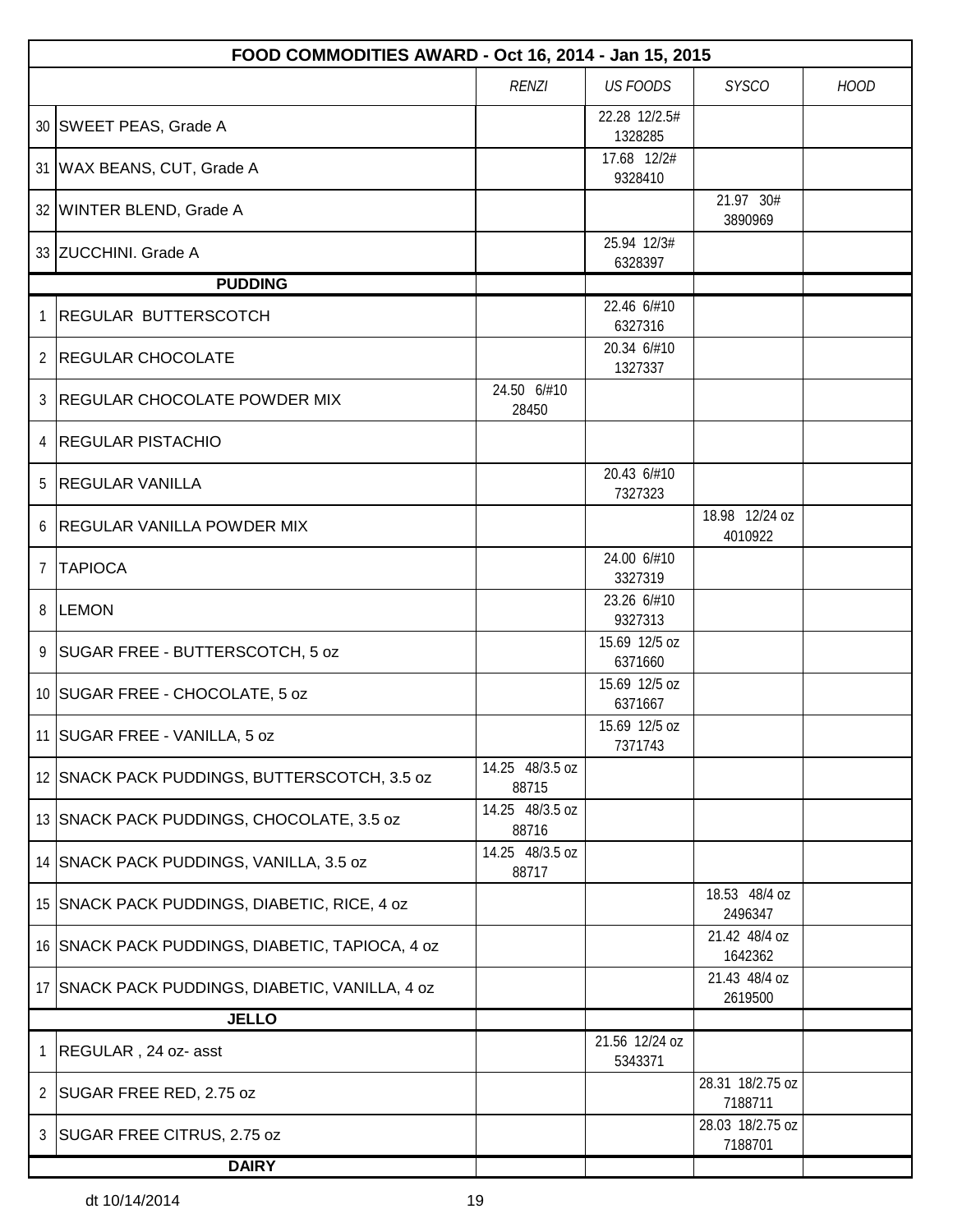|                | FOOD COMMODITIES AWARD - Oct 16, 2014 - Jan 15, 2015           |                                |                           |                          |             |  |  |  |
|----------------|----------------------------------------------------------------|--------------------------------|---------------------------|--------------------------|-------------|--|--|--|
|                |                                                                | <b>RENZI</b>                   | <b>US FOODS</b>           | <b>SYSCO</b>             | <b>HOOD</b> |  |  |  |
|                | CHEESE AMER PROCESSED SLICED - Yellow                          |                                |                           | 55.90 4/5#<br>6697890    |             |  |  |  |
|                | 2 CHEESE AMER PROCESSED SLICED - White                         |                                |                           | 56.11 4/5#<br>9459082    |             |  |  |  |
|                | 3 CHEESE, CHEDDAR - Block                                      |                                |                           | 3.05 10#<br>2825010      |             |  |  |  |
|                | 4 CHEESE, EXTRA SHARP - Block                                  |                                |                           | 3.17 lb 10#<br>2822312   |             |  |  |  |
| 5              | CHEESE, MEXICAN - Shredded                                     |                                | 58.47 4/5#<br>4332656     |                          |             |  |  |  |
|                | 6 CHEESE, MOZZARELLA - Shredded                                | 61.15 4/5#<br>25155            |                           |                          |             |  |  |  |
| $\overline{7}$ | CHEESE, SHARP - Shredded                                       |                                | 58.36 4/5#<br>1332642     |                          |             |  |  |  |
|                | 8 CHEESE, SHARP, LOW SODIUM - Shredded                         |                                |                           |                          |             |  |  |  |
|                | 9 CHEESE, SWISS - Block                                        |                                | 88.18 6/5#<br>2336352     |                          |             |  |  |  |
|                | 10 CHEESE, SWISS, LOW SODIUM - Block                           |                                |                           |                          |             |  |  |  |
|                | 11 COTTAGE CHEESE                                              |                                | 42.00 6/5#<br>3312642     |                          |             |  |  |  |
|                | 12 COTTAGE CHEESE, 1%                                          |                                | 40.43 4/5#<br>1685882     |                          |             |  |  |  |
|                | 13 LIQUID BUTTER                                               |                                | 27.73 3/gal<br>698688     |                          |             |  |  |  |
|                | 14 MAYONNAISE                                                  |                                |                           | 16.28 4/gal<br>4002432   |             |  |  |  |
|                | 15 MARGARINE                                                   | 17.05 30/1#<br>29088           |                           |                          |             |  |  |  |
|                | 16 PARMESAN CHEESE                                             |                                |                           | 53.78 4/5#<br>6370571    |             |  |  |  |
|                | 17 PIZZA CRUST, rectangular par baked                          | 23.00 10/43 oz<br>37807        |                           |                          |             |  |  |  |
|                | 18 SOUR CREAM                                                  |                                |                           | 34.51 6/5#<br>1309194    |             |  |  |  |
|                | 19 YOGURT - assorted                                           | 14.79 48/4 oz<br>28064 / 76782 |                           |                          |             |  |  |  |
|                | 20 YOGURT, LIGHT - assorted flavors                            |                                |                           | 17.23 48/4 oz<br>7849706 |             |  |  |  |
|                | 21 YOGURT, Vanilla                                             | 14.00 48/4 oz<br>26087         | 17.31 4/5#<br>7851629     |                          |             |  |  |  |
|                | <b>COOKIES &amp; CRACKERS</b>                                  |                                |                           |                          |             |  |  |  |
|                | COOKIES, CHOCOLATE CHIP, 1.5 oz, frozen ready to<br>bake dough |                                | 36.77 320/1 oz<br>7201650 |                          |             |  |  |  |
| 2              | COOKIES, OATMEAL, 1.5 oz frozen ready to bake dough            |                                | 39.46 320/1 oz<br>8201659 |                          |             |  |  |  |
| 3              | COOKIES, OATMEAL RAISIN, 1.5 oz frozen ready to bake<br>dough  | 30.00 384/1 oz<br>28546        |                           |                          |             |  |  |  |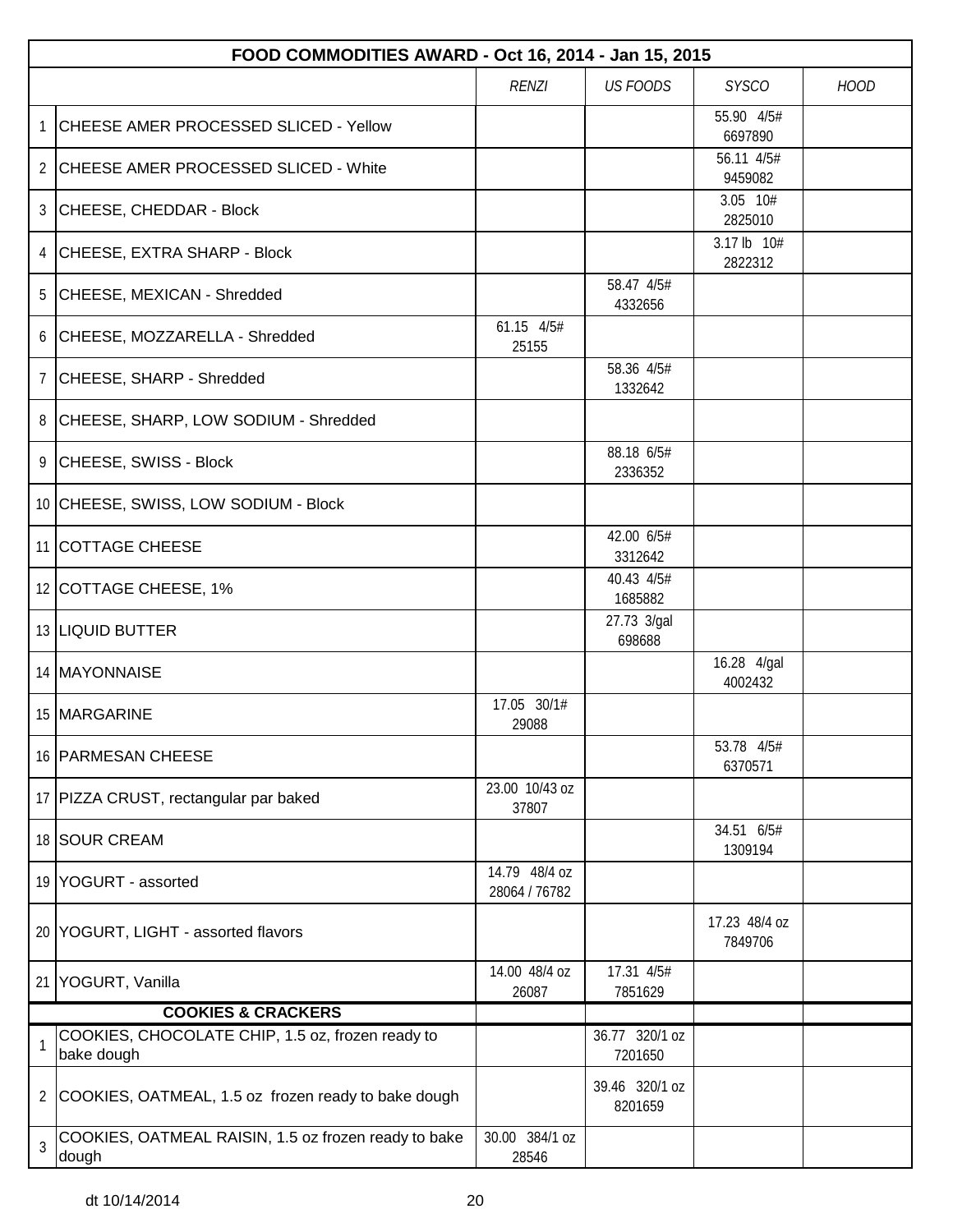|                | FOOD COMMODITIES AWARD - Oct 16, 2014 - Jan 15, 2015                      |                          |                                                  |                           |             |  |  |
|----------------|---------------------------------------------------------------------------|--------------------------|--------------------------------------------------|---------------------------|-------------|--|--|
|                |                                                                           | <b>RENZI</b>             | <b>US FOODS</b>                                  | <b>SYSCO</b>              | <b>HOOD</b> |  |  |
| $\overline{4}$ | COOKIES, PEANUT BUTTER, 1 oz, frozen ready to bake<br>dough               |                          | 38.76 320/1 oz<br>1201664                        |                           |             |  |  |
|                | 5 COOKIES, SUGAR, 1 oz, frozen ready to bake dough                        | 40.00 384/1 oz<br>39985  |                                                  |                           |             |  |  |
| 6              | COOKIES, WHITE CHIP MACADAMIAN NUT, 1.5 oz,<br>frozen ready to bake dough |                          | 44.55 213/1.5 oz<br>1247915                      |                           |             |  |  |
| $\overline{7}$ | <b>FIG NEWTONS</b>                                                        |                          | 46.08 120/2 oz<br>7007545                        |                           |             |  |  |
| 8              | <b>FIG NEWTONS, individual package</b>                                    | 37.72 120/1 oz<br>72024  |                                                  |                           |             |  |  |
|                | 9 GRAHAM CRACKERS, individual package                                     | 19.60 200/2 ct<br>28125  |                                                  |                           |             |  |  |
|                | 10 LORNA DOONE COOKIE, individual package                                 |                          | 31.65 120/4 ct<br>8013021                        |                           |             |  |  |
|                | 11 SALTINE - KRISPY, individual package                                   |                          |                                                  | 9.80 500/2 pk<br>4204996  |             |  |  |
|                | 12 SALTINES UNSALTED TOPS, individual package                             | 16.05 500/2 pk<br>73312  |                                                  |                           |             |  |  |
|                | 13 SUGAR FREE COOKIE, Chocolate, individual package                       |                          | 41.27 120/3 ct<br>3270170                        |                           |             |  |  |
|                | 14 SUGAR FREE COOKIE, Lemon, individual package                           |                          |                                                  |                           |             |  |  |
|                | 15 SUGAR FREE COOKIE, Short Bread, individual package                     |                          |                                                  | 41.83 120/8 ct<br>3294980 |             |  |  |
|                | <b>MISC</b>                                                               |                          |                                                  |                           |             |  |  |
| $\mathbf{1}$   | COFFEE, REGULAR, 2 oz                                                     |                          |                                                  | 48.98 96/2 oz<br>4116158  |             |  |  |
|                | 2 COFFEE, DECAF 2 oz                                                      |                          |                                                  | 52.90 96/2 oz<br>4115739  |             |  |  |
|                | 3 BLACK PEPPER SHAKER - disposable                                        | 40.15 48/1.5 oz<br>67161 |                                                  |                           |             |  |  |
|                | 4 GLUTEN FREE - BAGELS, asst                                              |                          |                                                  |                           |             |  |  |
|                | 5 GLUTEN FREE - BREAD                                                     |                          |                                                  | 46.51 6/30 oz<br>0505624  |             |  |  |
|                | 6   GLUTEN FREE - CHEX CEREAL                                             |                          |                                                  |                           |             |  |  |
|                | 7   GLUTEN FREE - FROZEN SHERBERT, asst                                   |                          | 28.05 96/4 oz<br>2519759 lime /<br>7515463 / rsp |                           |             |  |  |
|                | 8   GLUTEN FREE - MUFFINS, asst                                           |                          |                                                  |                           |             |  |  |
|                | 9 KOSHER - BREAD                                                          |                          |                                                  |                           |             |  |  |
|                | 10 KOSHER - CHOW MEIN DINNER                                              |                          |                                                  |                           |             |  |  |
|                | 11 KOSHER - CHICKEN DINNER                                                |                          |                                                  |                           |             |  |  |
|                | 12 KOSHER - CHICKEN LEG DINNER                                            |                          |                                                  |                           |             |  |  |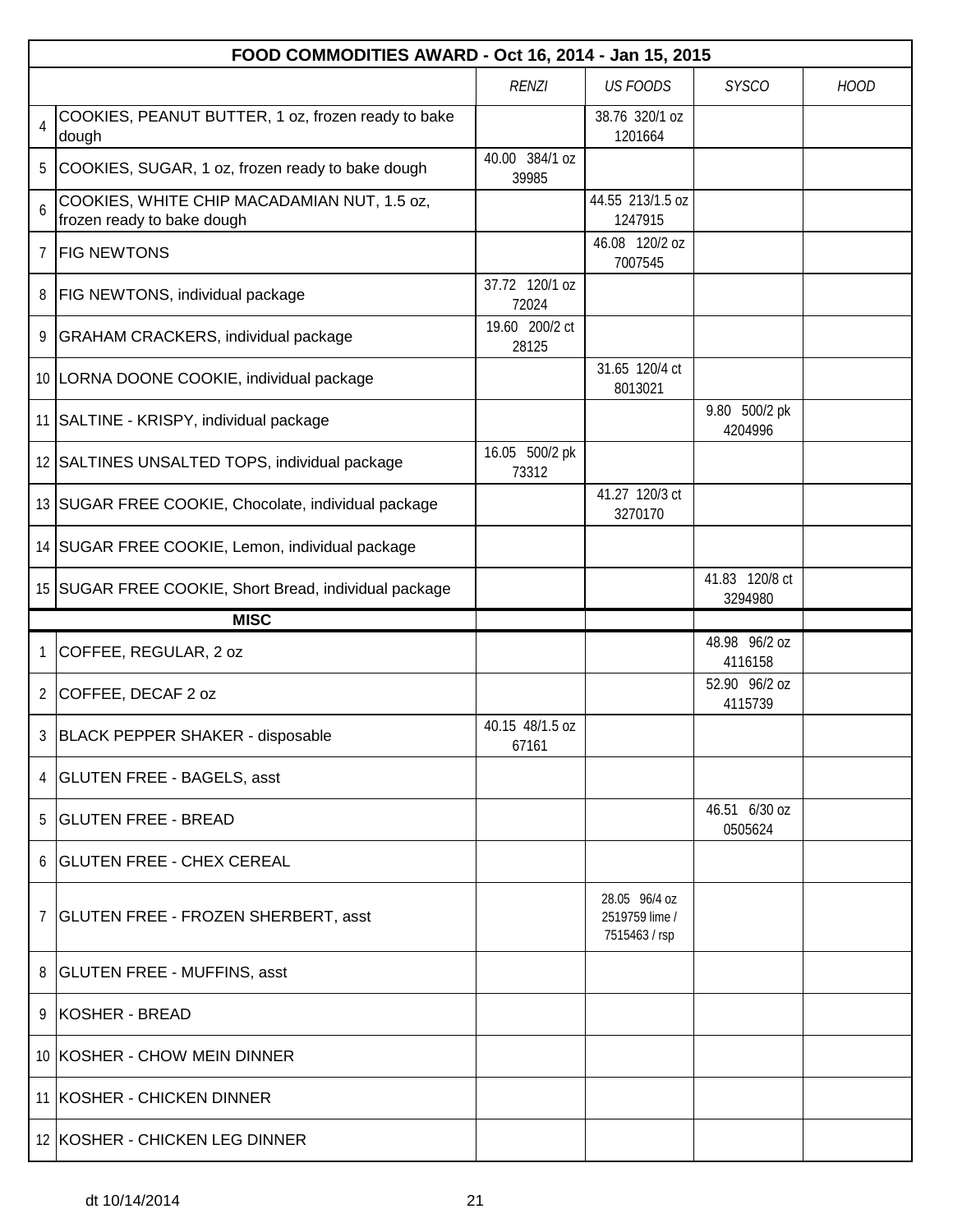|                | FOOD COMMODITIES AWARD - Oct 16, 2014 - Jan 15, 2015       |                      |                           |                              |                           |  |  |  |
|----------------|------------------------------------------------------------|----------------------|---------------------------|------------------------------|---------------------------|--|--|--|
|                |                                                            | <b>RENZI</b>         | <b>US FOODS</b>           | <b>SYSCO</b>                 | <b>HOOD</b>               |  |  |  |
|                | 13 KOSHER - COLD CUTS                                      |                      |                           |                              |                           |  |  |  |
|                | 14 KOSHER - FISH DINNER                                    |                      |                           |                              |                           |  |  |  |
|                | 15 KOSHER - POT ROAST DINNER                               |                      |                           |                              |                           |  |  |  |
|                | 16 KOSHER - SALISBURY STEAK DINNER                         |                      |                           |                              |                           |  |  |  |
|                | 17 KOSHER - SLICED CHEESE                                  |                      |                           |                              |                           |  |  |  |
|                | 18 KOSHER - SPAGHETTI & MEATBALL DINNER                    |                      |                           |                              |                           |  |  |  |
|                | 19 KOSHER - TURKEY DINNER                                  |                      |                           |                              |                           |  |  |  |
|                | 20 READY MADE BISCUITS - 3"                                | 20.12 120/2.25<br>0Z |                           |                              |                           |  |  |  |
|                | 21 READY MADE BISCUITS - 2"                                |                      |                           | 20.58 120/2.25<br>oz 5622873 |                           |  |  |  |
|                | 22 SALT SHAKER - disposable                                |                      | 11.18 48/4 oz<br>5492673  |                              |                           |  |  |  |
|                | 23 SPRAY COATING (pan)                                     |                      | 7.83 6/16.5 oz<br>8328700 |                              |                           |  |  |  |
|                | 24 TORTILLA CHIPS                                          | 7.25 3/2#<br>60054   |                           |                              |                           |  |  |  |
|                | 25   TORTILLA SHELLS                                       |                      | 19.87 6/120 ct<br>2091262 |                              |                           |  |  |  |
|                |                                                            |                      |                           |                              |                           |  |  |  |
|                | MILK - WILL BE AWARDED BY TOTAL<br>(Items 1 - 16<br>below) |                      |                           |                              |                           |  |  |  |
| 1              | WHOLE MILK, gal                                            |                      |                           |                              | 15.40 4/gal 320           |  |  |  |
|                | 2 WHOLE MILK, 1/2 gal                                      |                      |                           |                              | 18.18 9/.5 gal<br>189     |  |  |  |
| $\mathfrak{Z}$ | WHOLE MILK, 8 oz                                           |                      |                           |                              | 13.50 50/8 oz<br>1551     |  |  |  |
| 4              | SKIM MILK, 1/2 gal                                         |                      |                           |                              | 15.93 9/.5 gal<br>1059    |  |  |  |
| 5              | SKIM MILK, 8 oz                                            |                      |                           |                              | 11.65 50/8 oz<br>1554     |  |  |  |
|                | $6$ 2% MILK, 8 oz                                          |                      |                           |                              | 12.40 50/8 oz<br>1552     |  |  |  |
| $\overline{7}$ | 1% MILK, 1/2 gal                                           |                      |                           |                              | 15.48 9/.5 gal<br>252     |  |  |  |
| 8              | 1% MILK, 8 oz                                              |                      |                           |                              | 11.85 50/8 oz<br>1553     |  |  |  |
| 9              | CHOCOLATE MILK - 1%, 8 oz                                  |                      |                           |                              | 12.50 50/8 oz<br>11244 FF |  |  |  |
|                | 10 LACTATE FAT FREE, 8 oz                                  |                      |                           |                              | 10.80 20/8 oz<br>6348     |  |  |  |